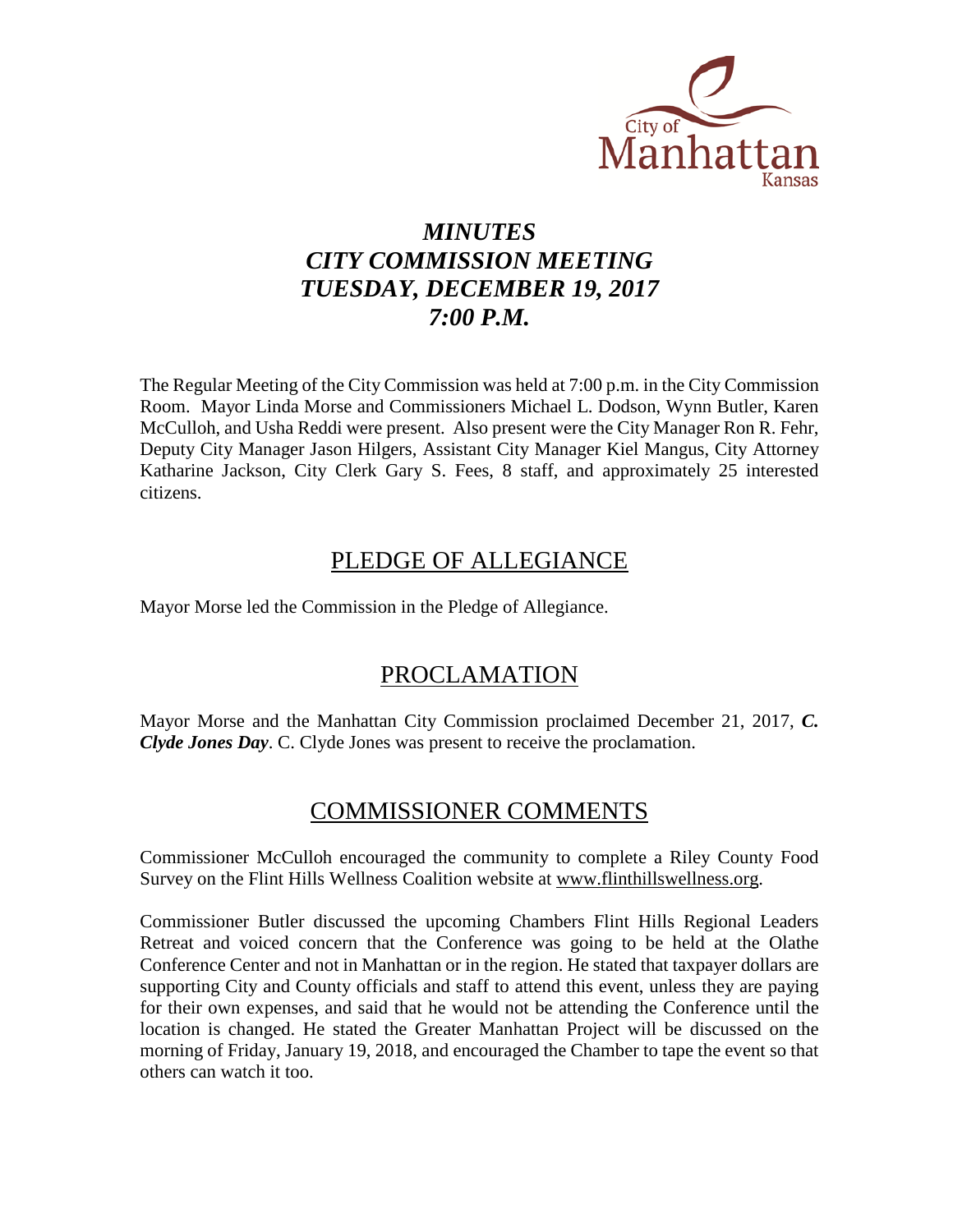# COMMISSIONER COMMENTS *(CONTINUED)*

Commissioner Dodson stated that this is a wonderful season to participate in community events and to spend time with family and loved ones. He encouraged citizens to keep in mind the police officers, firefighters and soldiers that are working during the holidays. He asked that everyone drive defensively and have a wonderful holiday season and a great New Year.

Commissioner Morse informed the community that the City Commission will not meet on Tuesday, January 2, 2018, or Tuesday, January 9, 2018, but will be meeting on Monday, January 8, 2018, due to changes in the state law. She stated there would be a reception for Commissioner McCulloh on Tuesday, January 8, 2018, starting at 6:00 p.m., in the City Commission foyer at City Hall, 1101 Poyntz Avenue, preceded by a Discussion/Briefing Session at 5:00 p.m., and then a legislative meeting starting at 7:00 p.m. She encouraged citizens to think about those less fortunate in the community during the holiday season and to consider making a contribution to the Flint Hills Breadbasket or other agencies.

# CONSENT AGENDA

(\* denotes those items discussed)

# **MINUTES**

The Commission approved the minutes of the Regular City Commission Meeting held Tuesday, December 5, 2017.

# **CLAIMS REGISTER NO. 2866**

The Commission approved Claims Register No. 2866 authorizing and approving the payment of claims from November 29, 2017, to December 12, 2017, in the amount of \$4,796,847.91.

# **LICENSES**

The Commission approved a **Fireworks Display License** for Stellar Fireworks, 4440 Southeast Boulevard, Wichita, Kansas, for December 31, 2017/January 1, 2018, at midnight for the New Year's Eve celebration; a Merchant Guard Agency License for calendar year 2018 for Securitas Security Services USA, Inc., 3641 Southwest Plass Avenue, Suite 150, Topeka, Kansas; Smart Security, Inc., 625 South Anna Street, Wichita, Kansas; and VendTech-SGI, LLC, 250 North Rock Road, Suite 360, Wichita, Kansas; a **Tree Maintenance License** for calendar year 2018 for Grogg's Stump Grinding Service, 5007 Vista Acres Drive; and Gudenkauf Tree Service, 102 North Street, Seneca, Kansas; an annual **Cereal Malt Beverages Off-Premises License** for Dara's #1, 1816 Claflin Road; Dara's #2, 3270 Kimball Avenue; Dara's #10, 2323 Tuttle Creek Boulevard; Dara's #12, 1701 Anderson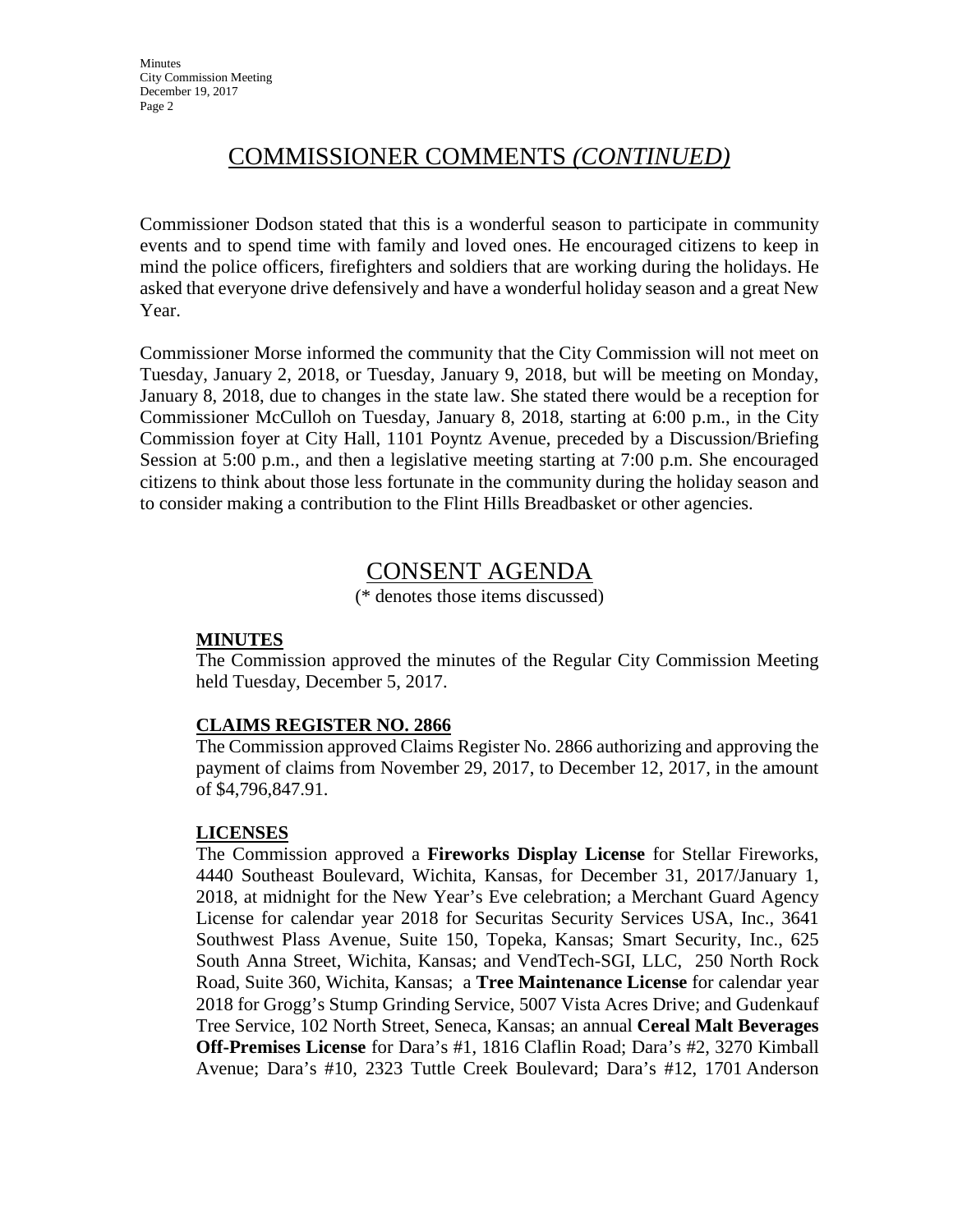# **LICENSES** *(CONTINUED)*

Avenue; Oppy's Service, Inc., 605 South 3rd Street; Shop Quik #11, 3108 Anderson Avenue; Shop Quik #12, 430 Fort Riley Boulevard; Shop Quik #14, 529 Richards Drive; Shop Quik #16, 1127 Bluemont Avenue; Walgreens #07060, 325 Bluemont Avenue; and Walgreens #12814, 2719 Anderson Avenue; and an annual **Cereal Malt Beverages On-Premises License** for K-State Union Bowling Center, 311 K-State Union; and Wingstop, 1126 Moro Street.

### **ORDINANCE NO. 7327 - LEVY SALES TAX - PARKS AND RECREATION IMPROVEMENTS**

The Commission approved Ordinance No. 7327 levying a .25% sales tax for the Parks and Recreation improvements.

# **ORDINANCE NO. 7328 - REZONE - MANHATTAN BUSINESS PARK LOTS (I-5/AO/MBPO TO I-3/AO/MBPO)**

The Commission approved Ordinance No. 7328 rezoning Lot 4, Manhattan Corporate Technology Park, Unit 2; Lot 10, Manhattan Corporate Technology Park, Unit 4; and Lots 27 and 29, Manhattan Corporate Technology Park, Unit 3, generally located to the north and east of the Manhattan Regional Airport within the Manhattan Business Park from I-5/AO/MBPO, Business Park District with Airport Overlay District and Manhattan Business Park Overlay District, to I-3/AO/MBPO, Light Industrial District with Airport Overlay District and Manhattan Business Park Overlay District, based on the findings in the Staff Report *(See Attachment No. 1)*, and the recommendation of the Manhattan Urban Area Planning Board Planning Board.

# **ORDINANCE NO. 7329 - FRANCHISE - TWIN VALLEY COMMUNICATION**

The Commission approved Ordinance No. 7329 amending Article XI of Chapter 15 of the Code of Ordinances, authorizing a competitive infrastructure provider franchise with Twin Valley Communication, and authorized the Mayor and City Clerk to execute the Franchise Agreement.

# **ORDINANCE NO. 7330 - DESIGNATE AS MAIN TRAFFICWAY CONNECTION - MARLATT AVENUE AND DENISON AVENUE**

The Commission approved Ordinance No. 7330 designating Marlatt Avenue, from Tuttle Creek Boulevard (US 24) to Denison Avenue, and Denison Avenue, from Marlatt Avenue to Kimball Avenue, as main trafficway connections.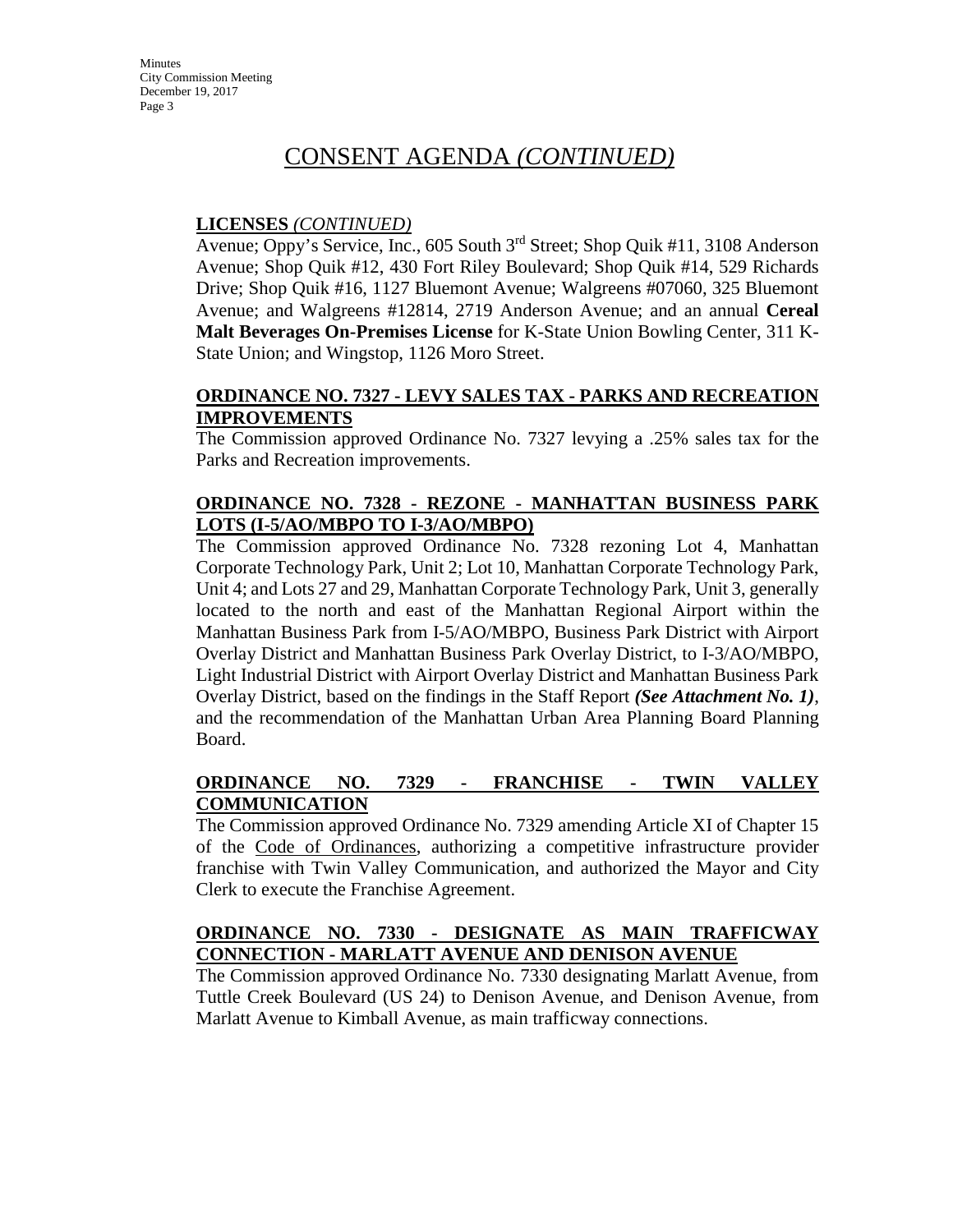### **RESOLUTION NO. 121917-A - ISSUE GENERAL OBLIGATION BONDS - MARLATT AVENUE AND DENISON AVENUE ROADWAY EXPANSION PROJECT, PHASE II, ROADWAY AND STORMWATER IMPROVEMENTS (ST1612, CIP #EN075P AND SW066P)**

The Commission approved Resolution No. 121917-A authorizing the issuance of general obligation bonds to finance the City's portion of the Marlatt Avenue and Denison Avenue Roadway Expansion Project, Phase II, Roadway and Stormwater Improvements (ST1612, CIP #EN075P and SW066P) project.

### **ORDINANCE NO. 7331 - MODIFY - WATER RATES AND CHARGES**

The Commission approved Ordinance No. 7331 amending applicable sections of Chapter 32 of the Code of Ordinances to modify water rates and charges as recommended, effective January 1, 2018.

#### **ORDINANCE NO. 7332 - MODIFY - SEWER RATES AND CHARGES**

The Commission approved Ordinance No. 7332 amending applicable sections of Chapter 32 of the Code of Ordinances to modify sewer rates and charges as recommended, effective January 1, 2018.

# **CHARTER ORDINANCE NO. 57 - SET RATES BY REGULAR ORDINANCE**

The Commission approved Charter Ordinance No. 57 allowing the City to establish stormwater rates by regular ordinance, effective July 1, 2018.

# **ORDINANCE NO. 7333 - AMEND - CRIMINAL OFFENSES**

The Commission approved Ordinance No. 7333 amending certain provisions of Chapter 22 of the City's Code of Ordinances relating to criminal offenses.

# **CHARTER ORDINANCE NO. 58 - MUNICIPAL COURT - SUBPOENAS AND WITNESS FEES**

The Commission approved Charter Ordinance No. 58 relating to subpoenas and witness fees for Municipal Court matters.

# **FIRST READING - AMEND RESERVED STALLS - COMMUNITY HOUSE PARKING LOT**

The Commission approved first reading of an ordinance amending Section 31-52 of the Code of Ordinances authorizing the City Manager to designate up to eight parking stalls reserved for use by public vehicles only in the public parking lot on the south side of Humboldt Street between Third and Fourth Streets.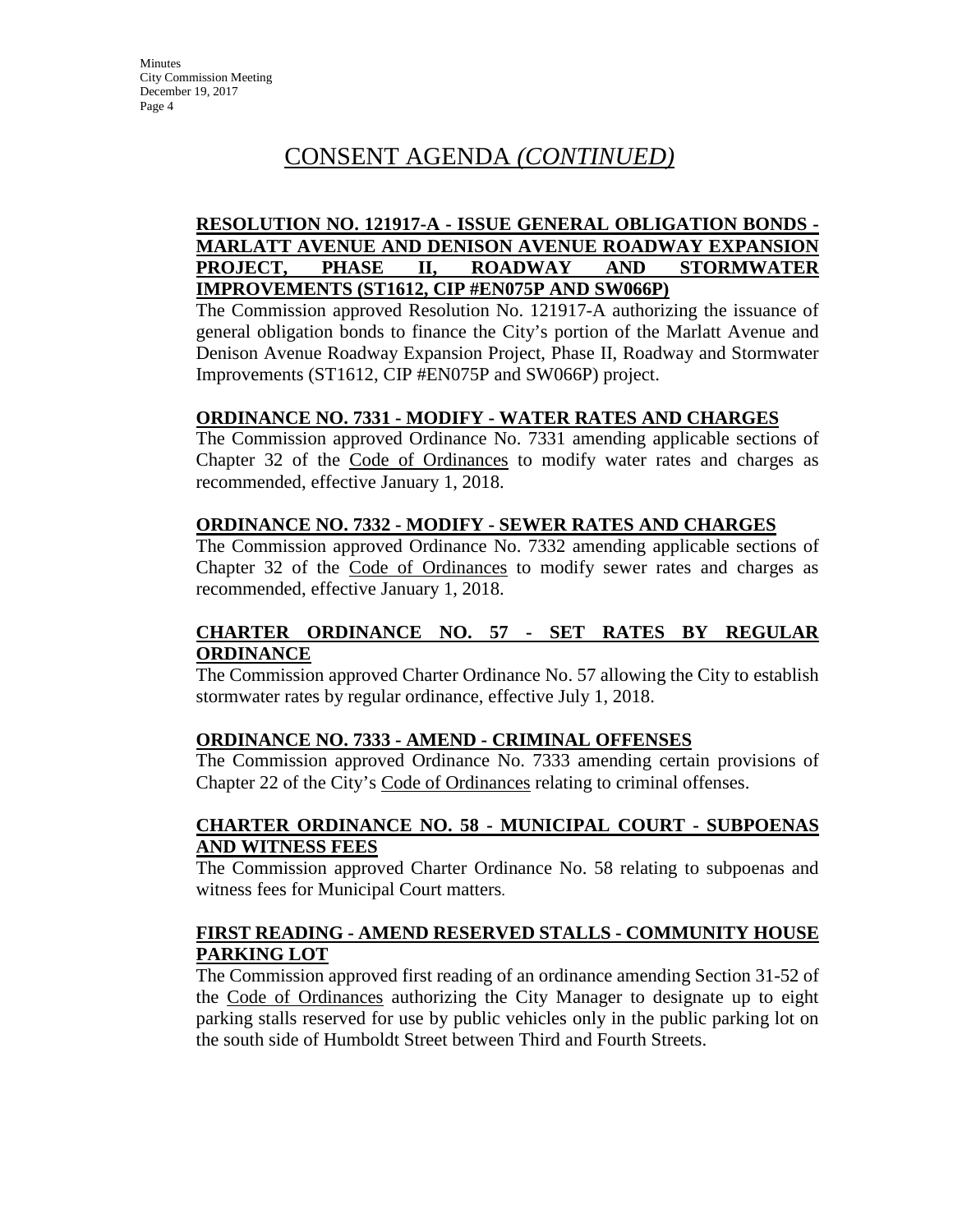# **\* FIRST READING - AMEND EXPIRATION DATE - PET LICENSES**

The Commission approved first reading of an ordinance amending Section 6-41 of the Code of Ordinances matching up the expiration dates of the pet license and rabies vaccination.

### **RESOLUTION NO. 121917-B - CITY BOUNDARY**

The Commission approved Resolution No. 121917-B establishing and defining the boundaries of the city of Manhattan, Kansas, as of December 19, 2017.

# **REQUEST FOR PROPOSALS - DESIGN-BUILD CONTRACT - ANTHONY AND EISENHOWER MIDDLE SCHOOLS IMPROVEMENTS (SP1802)**

The Commission authorized the issuance of a Request for Proposals for a designbuild contract for the improvements at the Anthony and Eisenhower Middle Schools (SP1802).

# **NEGOTIATE CONTRACT - PROFESSIONAL SERVICES - PAVEMENT MANAGEMENT SURVEY (ST1717)**

The Commission accepted the recommendation of the Selection Committee, and authorized City Administration to negotiate a professional services contract with Gorrondona and Associates, Inc., of Austin, Texas, for the Pavement Management Survey (ST1717) project.

# **AMENDED DEVELOPMENT AGREEMENT - GENESIS HEALTH CLUB**

The Commission approved and authorized the Mayor and City Clerk to execute an amended development agreement to relocate a waterline and prepare a site off Allison Road for a future health and fitness club for Genesis (Open Land, LLC).

# **\* AWARD CONTRACT - AIRPORT TERMINAL PYLON SIGN (AP1703)**

The Commission accepted the Architect's Opinion of Probable Cost in the amount of \$96,020.44, and awarded and authorized the Mayor and City Clerk to execute a construction contract in the amount of \$103,250.00 with Riley Construction Company, Inc., of Manhattan, Kansas, for the Airport Terminal Pylon Sign project (AP1703).

# **AWARD CONTRACT - UNION PACIFIC DEPOT REPAIR AND REHABILITATION (CP236P)**

The Commission awarded a construction contract in the amount of \$61,011.08 (Base Bid in the amount of \$49,159.08, Alternate No. 1 in the amount of \$4,242.00, and Alternate No. 2 in the amount of \$7,610.00) to the lowest bidder, R.M. Baril,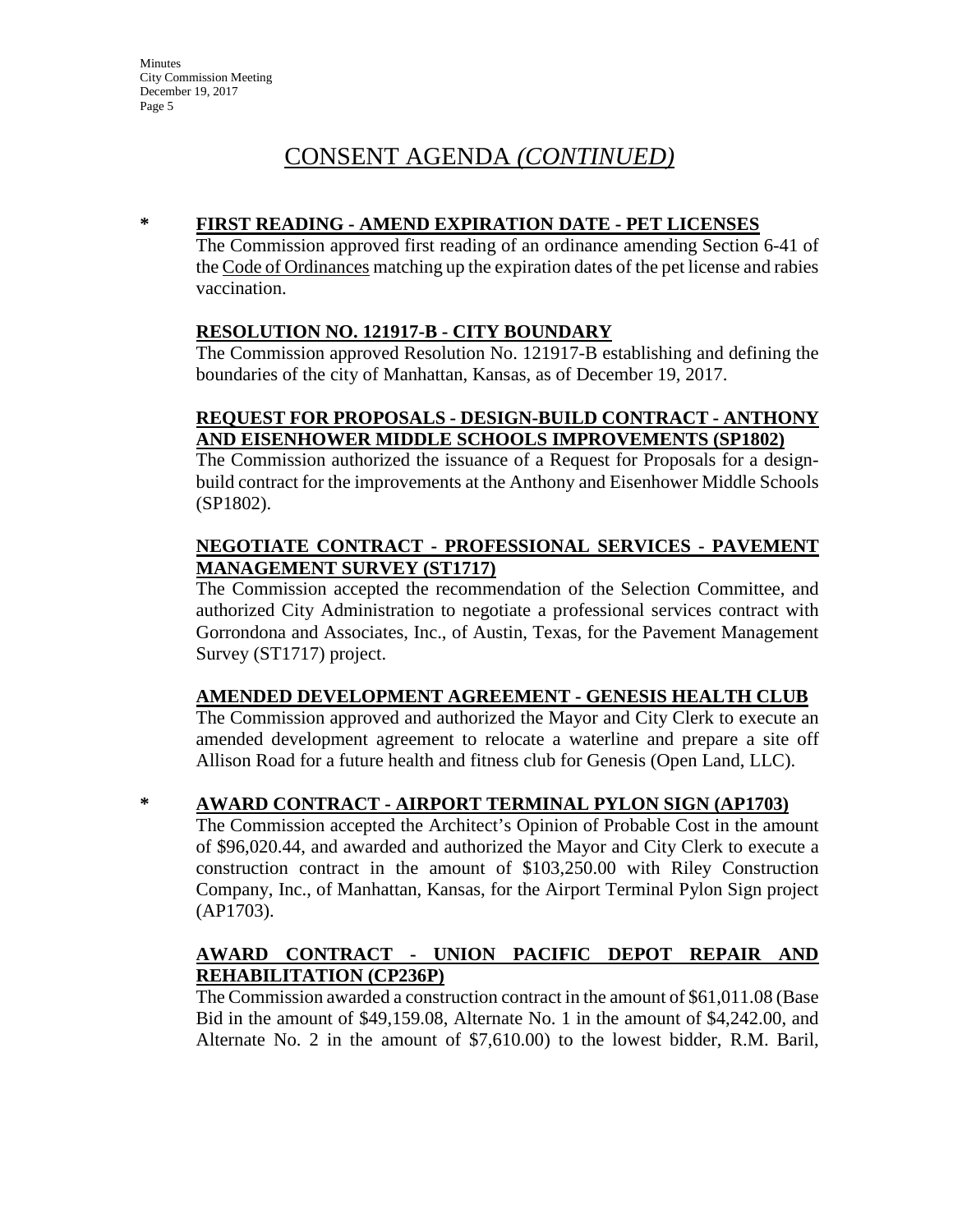# **AWARD CONTRACT - UNION PACIFIC DEPOT REPAIR AND REHABILITATION (CP236P)** *(CONTINUED)*

General Contractors, Inc., of Manhattan, Kansas, and authorized the Mayor and City Clerk to execute a construction contract Union Pacific Depot Repair and Rehabilitation (CIP #CP236P), to be paid from the Park Development Fund.

# **CHANGE ORDER NO. 27 - WEST ANDERSON AVENUE TRANSPORTATION EXPANSION (ST0810)**

The Commission approved and authorized the Mayor to execute Change Order No. 27, resulting in a net increase in the amount of 97,039.88 (+1.5%) to the contract with Pavers, Inc., of Salina, Kansas, for the West Anderson Avenue Transportation Expansion (ST0810).

# **CHANGE ORDER NO. 28 - WEST ANDERSON AVENUE TRANSPORTATION EXPANSION (ST0810)**

The Commission approved and authorized the Mayor to execute Change Order No. 28, resulting in a net decrease in the amount of \$44,718.80 (-0.7%) to the contract with Pavers, Inc., of Salina, Kansas, for the West Anderson Avenue Transportation Expansion (ST1605) project.

# **CHANGE ORDER NO. 3 - ALLEN ROAD SANITARY SEWER IMPROVEMENTS (SS1613, CIP WW003P)**

The Commission approved and authorized the Mayor to execute Change Order No. 3, resulting in a net increase in the amount of \$46,773.40 (+8.6%) to the contract with Middlecreek Corp., of Peabody, Kansas, for the Allen Road Sanitary Sewer Improvements Project (SS1613, CIP #WW003P).

# **2018 CONTRACT - MANHATTAN CENTER FOR THE ARTS**

The Commission approved a contract as budgeted in the 2018 City Budget, and authorized the Mayor and City Clerk to execute said contract with the Manhattan Center for the Arts.

# **2018 CONTRACT - WOLF HOUSE MUSEUM**

The Commission approved a contract as budgeted in the 2018 City Budget, and authorized the Mayor and City Clerk to execute said contract with the Wolf House Museum.

# **2018 CONTRACT - DOWNTOWN MANHATTAN, INC.**

The Commission approved a contract as budgeted in the 2018 City Budget, and authorized the Mayor and City Clerk to execute said contract with the Downtown Manhattan, Inc.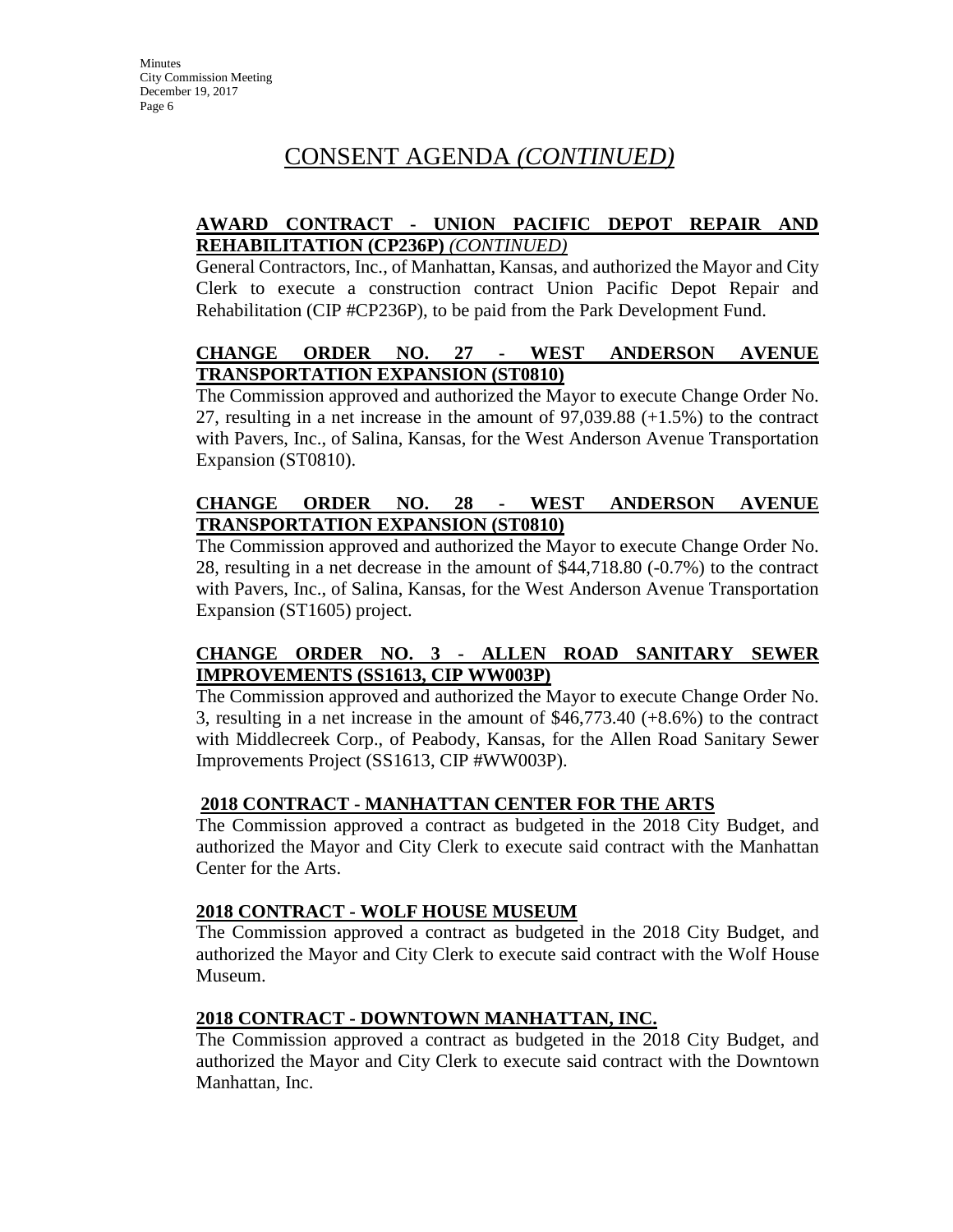# **2018 CONTRACT - AGGIEVILLE BUSINESS DISTRICT**

The Commission approved a contract as budgeted in the 2018 City Budget, and authorized the Mayor and City Clerk to execute said contract with the Aggieville Business District.

# **2018 CONTRACT - FLINT HILLS AREA TRANSPORTATION AGENCY**

The Commission approved a contract as budgeted in the 2018 City Budget, and authorized the Mayor and City Clerk to execute said contract with the Flint Hills Area Transportation Agency.

# **2018 CONTRACTS - SOCIAL SERVICES ADVISORY BOARD AGENCIES**

The Commission approved a contract as budgeted in the 2018 City Budget, and authorized the Mayor and City Clerk to execute said contract with the Social Services Advisory Board agencies *(See Attachment No. 2)*.

# **2018 CONTRACTS - SPECIAL ALCOHOL FUND AGENCIES**

The Commission approved a contract as budgeted in the 2018 City Budget, and authorized the Mayor and City Clerk to execute said contract with the Special Alcohol Fund agencies *(See Attachment No. 3)*.

# **2018 CONTRACT - AGGIEVILLE BUSINESS IMPROVEMENT DISTRICT**

The Commission authorized the Mayor and City Clerk to execute the 2018 Aggieville Business Improvement District contract.

# **2018 CONTRACT - DOWNTOWN BUSINESS IMPROVEMENT DISTRICT**

The Commission authorized the Mayor and City Clerk to execute the 2018 Downtown Business Improvement District contract.

# **AGREEMENT - FISCAL AGENT SERVICES - FLINT HILLS METROPOLITAN PLANNING ORGANIZATION**

The Commission authorized City Administration to finalize and the Mayor and City Clerk to execute an Agreement for Fiscal Agent Services between the Flint Hills Metropolitan Planning Organization and the City of Manhattan.

# **PURCHASE - UNINTERRUPTED POWER SOURCE UNITS (CIP TR051P)**

The Commission authorized a sole source purchase of nine Uninterrupted Power Source units (CIP #TR051P) from Gades Sales Company, Inc., of Wichita, Kansas, in the amount of \$39,600.00, to be paid from the General Fund.

# **BOARD APPOINTMENTS**

The Commission approved the following appointments by Mayor Morse to various boards and committees of the City: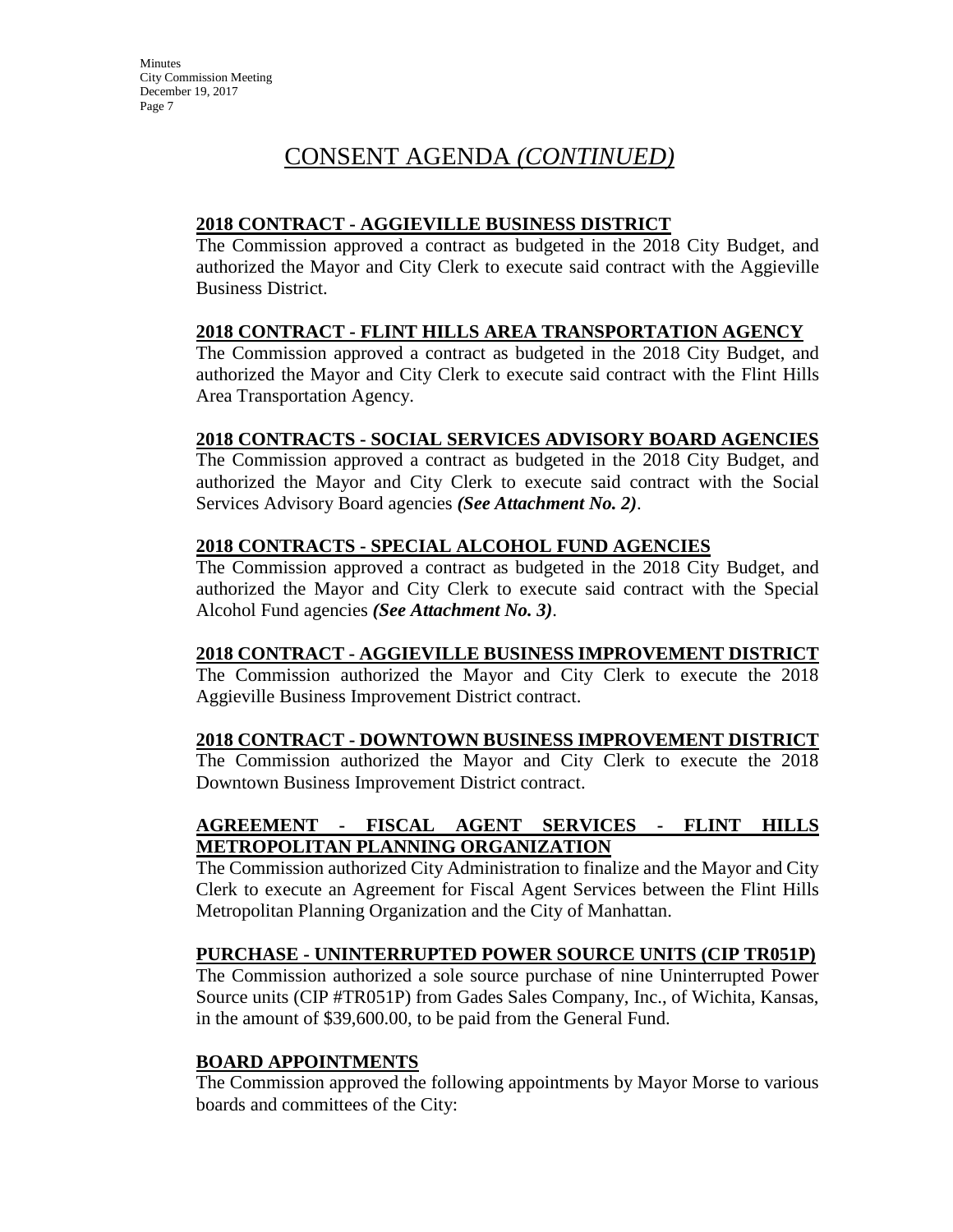# **BOARD APPOINTMENTS** *(CONTINUED)*

### *Aggieville Business Improvement District Advisory Board*

Re-appointment of Krista Bramhall, 4408 Leone Circle, to a three-year term. Ms. Bramhall's term will begin January 1, 2018, and will expire December 31, 2020.

Re-appointment of Stacy Lambert, 1125 Laramie Street, to a three-year term. Ms. Lambert's term will begin January 1, 2018, and will expire December 31, 2020.

Re-appointment of David Sauter, 1912 Stratton Circle, to a three-year term. Mr. Sauter's term will begin January 1, 2018, and will expire December 31, 2020.

### *City-University Special Projects Fund Committee*

Re-appointment of Eileen Meyer, 2429 Buena Vista Drive, to a two-year Citizen term. Mrs. Meyer's term begins immediately and will expire June 30, 2019.

Appointment of Spencer Wood, 3017 Mary Kendal Court, to a one-year Faculty term. Mr. Wood's term begins immediately and will expire June 30, 2018.

# *Downtown Business Improvement District Advisory Board*

Re-appointment of Barry Schmidt, 5629 Legends View Drive, to a two-year term. Mr. Schmidt's term will begin January 1, 2018, and will expire December 31, 2019.

Re-appointment of Jeff Sutton, 900 Wildcat Ridge, to a two-year term. Mr. Sutton's term will begin January 1, 2018, and will expire December 31, 2019.

# **\* STANDSTILL AGREEMENT - GENERAL SERVICES ADMINISTRATION LEASE**

Ron Fehr, City Manager, stated that this item was an addition to the consent agenda. He provided an overview of the Agreement for office space at the Manhattan Regional Airport.

The Commission authorized the Mayor and City Clerk to execute a Standstill Agreement with the General Services Administration for office space at Manhattan Regional Airport for a term of January 1, 2018-February 28, 2018.

Mayor Morse opened the public comments.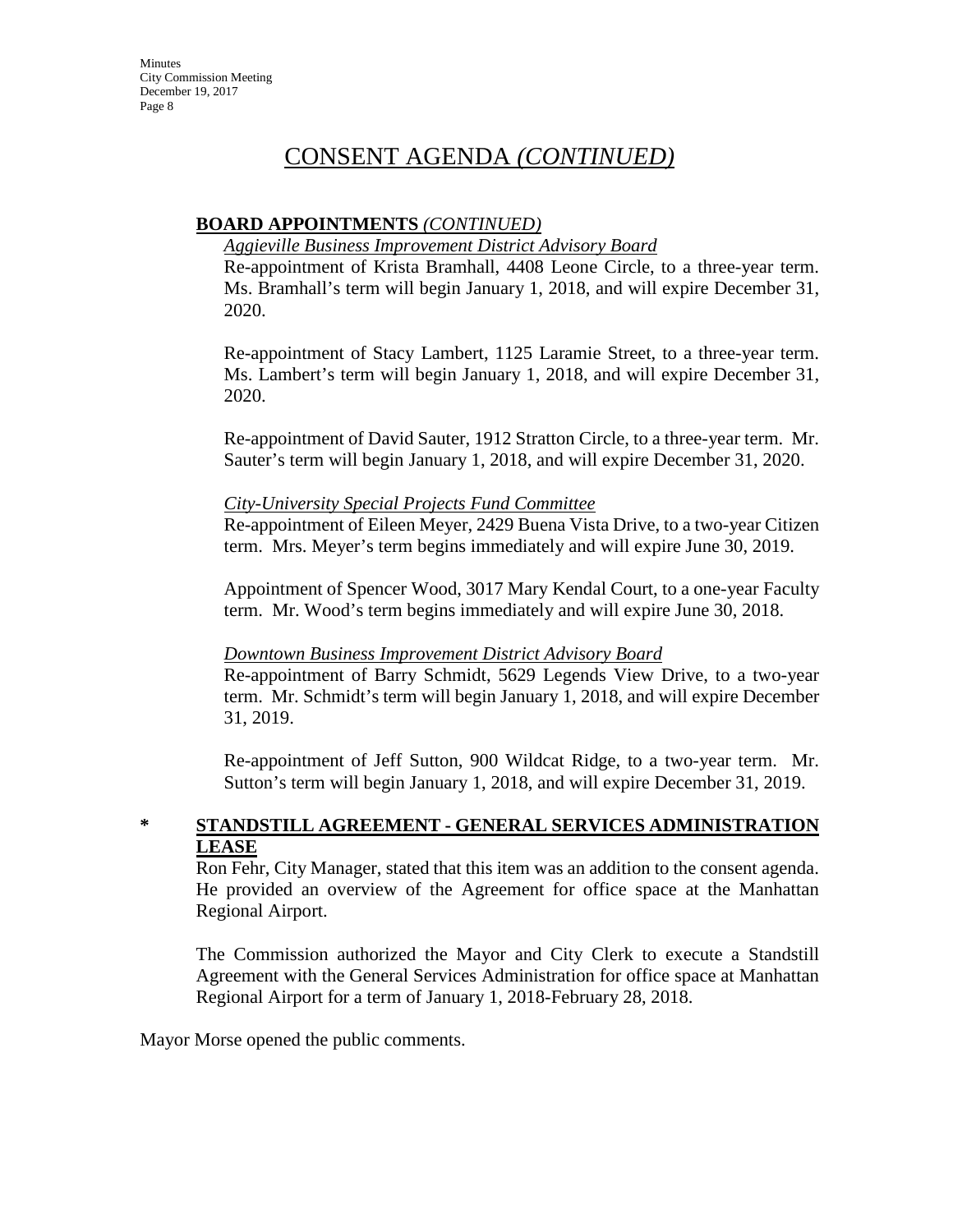Craig Lauppe, Advanced Property Management, encouraged the Commission to consider the affordability aspect for housing regarding water and sewer increases. He asked the Commission to study this in the future when considering increasing rates for water, sewer and utility tap fees.

Hearing no other comments, Mayor Morse closed the public comments.

After discussion and comments from the Commission, Commissioner Dodson moved to approve the consent agenda with the addition of Item AA, STANDSTILL AGREEMENT - GENERAL SERVICES ADMINISTRATION LEASE. Commissioner McCulloh seconded the motion. On a roll call vote, motion carried 5-0, with the exception of Item V: 2018 CONTRACTS - MANHATTAN CENTER FOR THE ARTS; WOLF HOUSE; DOWNTOWN MANHTTAN, INC.; AGGIEVILLE BUSINESS IMPROVEMENT DISTRICT; FLINT HILLS AREA TRANSPORTATION AGENCY; SOCIAL SERVICES ADVISORY BOARD AGENCIES; and SPECIAL ALCOHOL FUNDS ALCOHOL COMMITTEE AGENCIES, which carried 4-1 with Commissioner Butler voting against the item.

# GENERAL AGENDA

# **AWARD CONTRACT - PEACE MEMORIAL AUDITORIUM IMPROVEMENTS (PR1704)**

Commissioner Dodson moved to remove the item from the table. Commissioner McCulloh seconded the motion. On a roll call vote, motion carried 4-1, with Commissioner Butler voting against the motion.

Eddie Eastes, Director of Parks and Recreation, presented an overview of the item. He highlighted the financing options and alternatives for the Peace Memorial Auditorium project. He then responded to questions from the Commission.

Bernie Hayen, Director of Finance, provided additional information on the lease purchase program and opportunity for the Friends of Peace Memorial Auditorium to continue fundraising for the project.

Commissioner Butler stated that he was not in favor of putting more public funds into this project; however, between the two options, he preferred the six-year lease option to provide the least amount of damage to the budget. He said that he hoped the Friends of Peace Memorial Auditorium can continue to raise funds, so the City doesn't have to spend anything.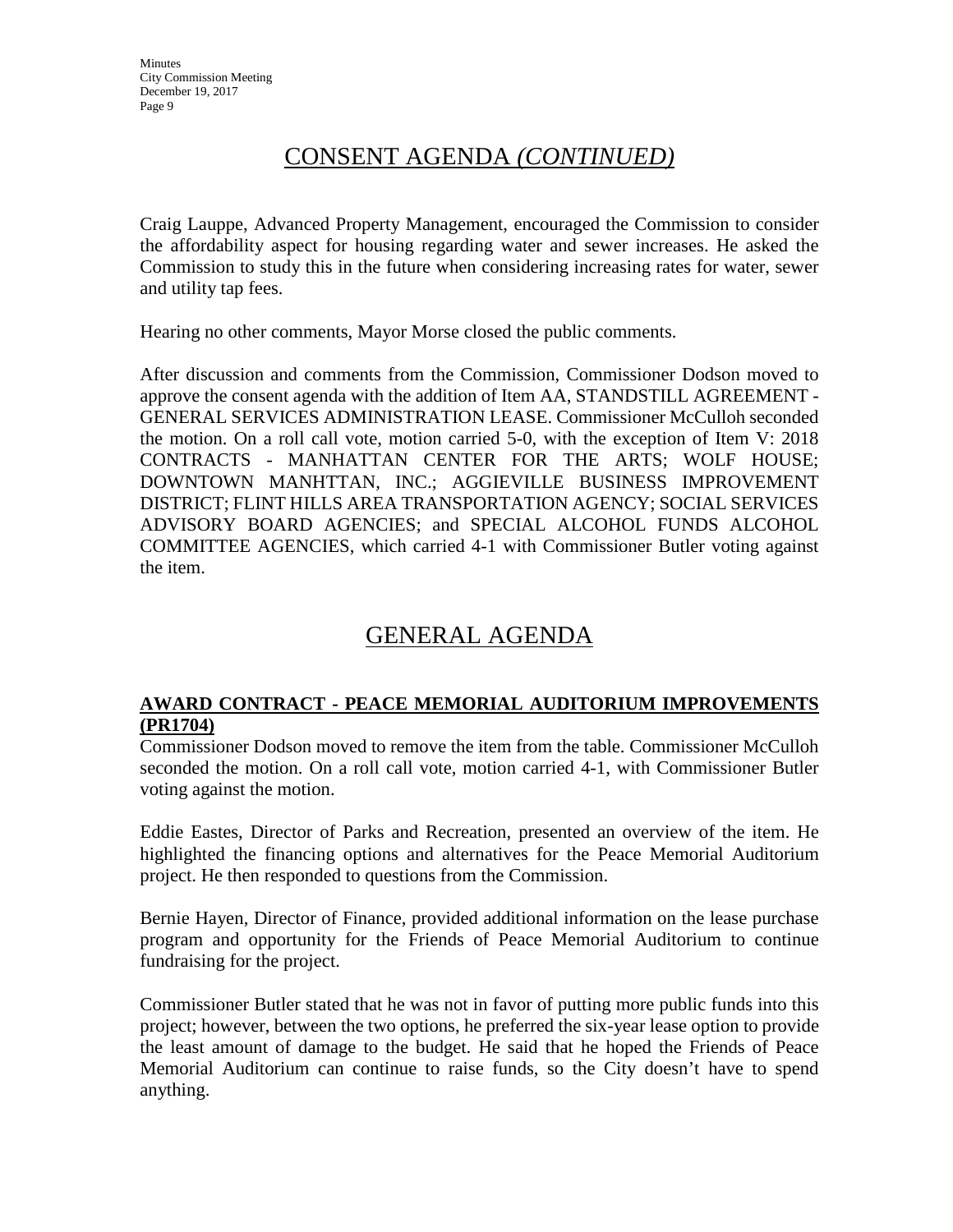# GENERAL AGENDA *(CONTINUED)*

#### **AWARD CONTRACT - PEACE MEMORIAL AUDITORIUM IMPROVEMENTS (PR1704)** *(CONTINUED)*

Eddie Eastes, Director of Parks and Recreation, stated that the lease option provides the most future flexibility to the Special Parks and Recreation Fund as well as provides additional time for fundraising efforts from the Friends of Peace Memorial Auditorium.

Commissioner McCulloh voiced support for the project and wanted to see additional events and activities utilize the Peace Memorial Auditorium. She informed the community that the Friends of Peace Memorial Auditorium has established a fund with the Greater Manhattan Community Foundation in which contributions can be made.

Eddie Eastes, Director of Parks and Recreation, responded to questions from the Commission and provided additional information on the project.

Mayor Morse opened the public comments.

Dave Fiser, President, Friends of Peace Memorial Auditorium, thanked the City Commission, City staff, and those that have participated in the fundraising efforts. He provided an update on fundraising totals and stated that the Friends of Peace Memorial Auditorium Committee plan to continue to raise money through at least 2018 and the need for future fundraising would be assessed after that time. He informed the Commission that the group would do everything they could to raise additional funds, but may not be able to raise all the funds. He stated that checks are received on an ongoing basis and that this is a community project for everyone. He then responded to questions from the Commission and voiced his appreciation for the wonderful support they have received on this project from the community.

Eddie Eastes, Director of Parks and Recreation, responded to additional questions from the Commission regarding rental activity and tracking use of the Peace Memorial Auditorium.

Hearing no other comments, Mayor Morse closed the public comments.

After discussion and additional comments from the Commission, Commissioner Dodson moved to accept the Architect's Opinion of Probable Cost in the amount of \$794,200.00; award and authorize the Mayor and City Clerk to execute a construction contract in the amount of \$535,205.00 with Trinium, Inc., of Manhattan, Kansas; authorize the Mayor and City Clerk to execute Contract Amendment No. 9, in an amount not to exceed \$24,300.00, with Bruce McMillan Architects, P.A., of Manhattan, Kansas, for construction administration services; and authorize the Mayor and/or City Clerk to execute a lease purchase agreement. Commissioner Reddi seconded the motion. On a roll call vote, motion carried 4-1, with Commissioner Butler voting against the motion.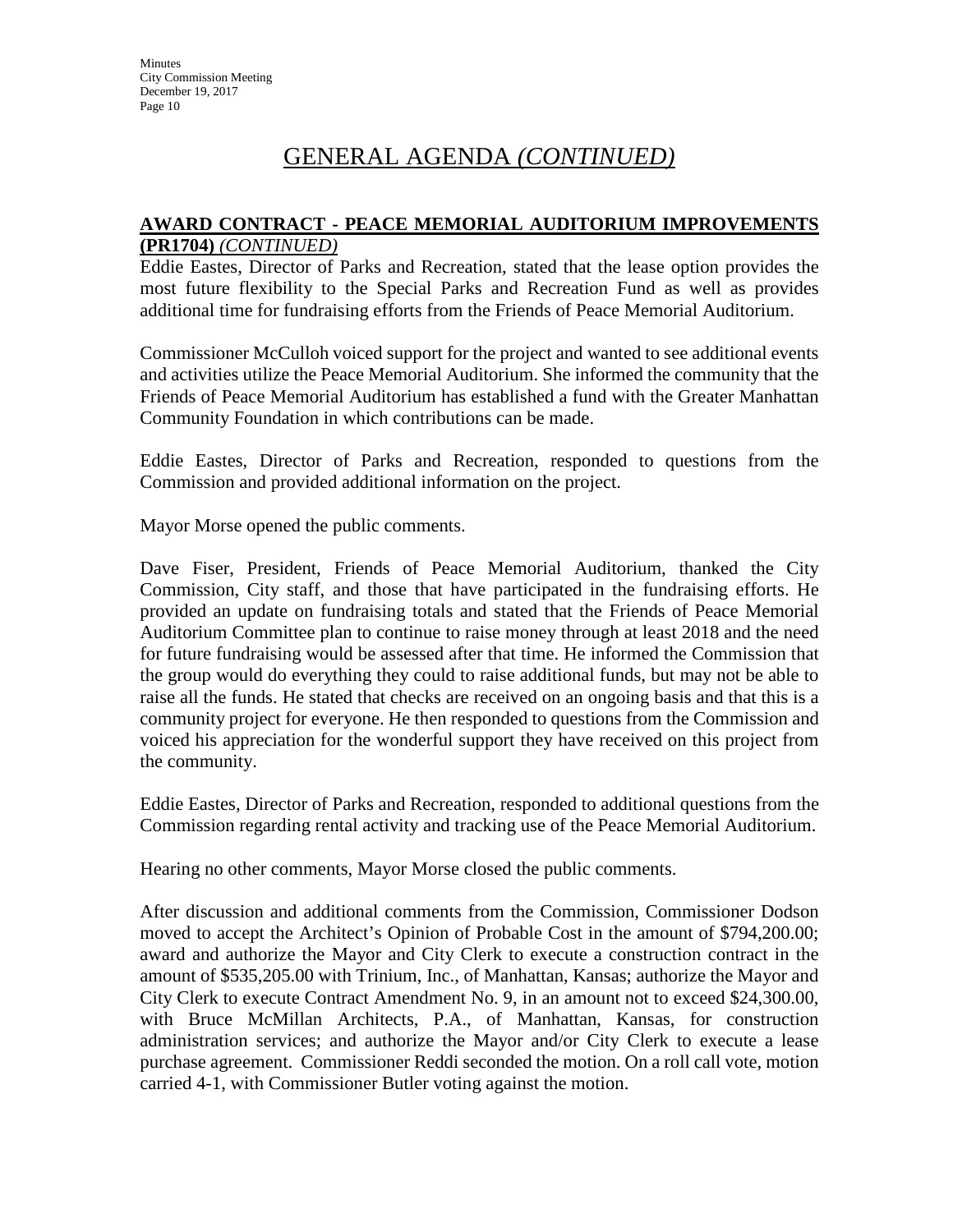# GENERAL AGENDA (*CONTINUED*)

### **AGREEMENT - PROFESSIONAL SERVICES - KIMBALL AVENUE AND COLLEGE AVENUE INTERSECTION, PART OF THE NORTH CAMPUS CORRIDOR PROJECT (ST1718); RESOLUTION NO. 121917-C - AUTHORITY TO ISSUE GENERAL OBLIGATION BONDS**

Rob Ott, Director of Public Works, presented an overview of the item. He highlighted the North Campus Corridor phases, projected timelines, and funding scenarios for Kimball Avenue and College Avenue as well as North Manhattan Avenue, primary and secondary funding sources for the North Campus Corridor, and recommendations. He then responded to questions from the Commission regarding the secondary funding source for a Transportation Investment Generating Economic Recovery (TIGER) grant.

Ron Fehr, City Manager, and Jason Hilgers, Deputy City Manager, provided additional information on the TIGER grant and funding sources, and provided clarification on the sequencing of the proposed projects.

Jason Hilgers, Deputy City Manager, responded to questions from the Commission regarding participation from the Kansas State University Foundation and the Kansas State University Athletics. He also provided additional information on discussions with Westar Energy regarding the project.

Rob Ott, Director of Public Works, informed the Commission that they met with the regional manager of Westar Energy and discussed the sequencing of events for the project.

Mayor Morse opened the public comments.

Hearing no comments, Mayor Morse closed the public comments.

After discussion and comments from the Commission, Commissioner McCulloh moved to authorize the Mayor and City Clerk to execute an Agreement for Professional Engineering Services, in an amount not to exceed \$543,179.00, with BG Consultants, Inc., of Manhattan, Kansas, and approve Resolution No. 121917-C authorizing the issuance of general obligation bonds to finance the project. Commissioner Reddi seconded the motion. On a roll call vote, motion carried 5-0.

# **AGREEMENT - PROFESSIONAL SERVICES - NORTH MANHATTAN AVENUE, FROM CLAFLIN ROAD TO RESEARCH PARK DRIVE/KEEN STREET INTERSECTION (ST1719), PART OF THE NORTH CAMPUS CORRIDOR PROJECT; RESOLUTION NO. 121917-D - AUTHORITY TO ISSUE GENERAL OBLIGATION BONDS**

Rob Ott, Director of Public Works, presented an overview of the item and responded to questions from the Commission.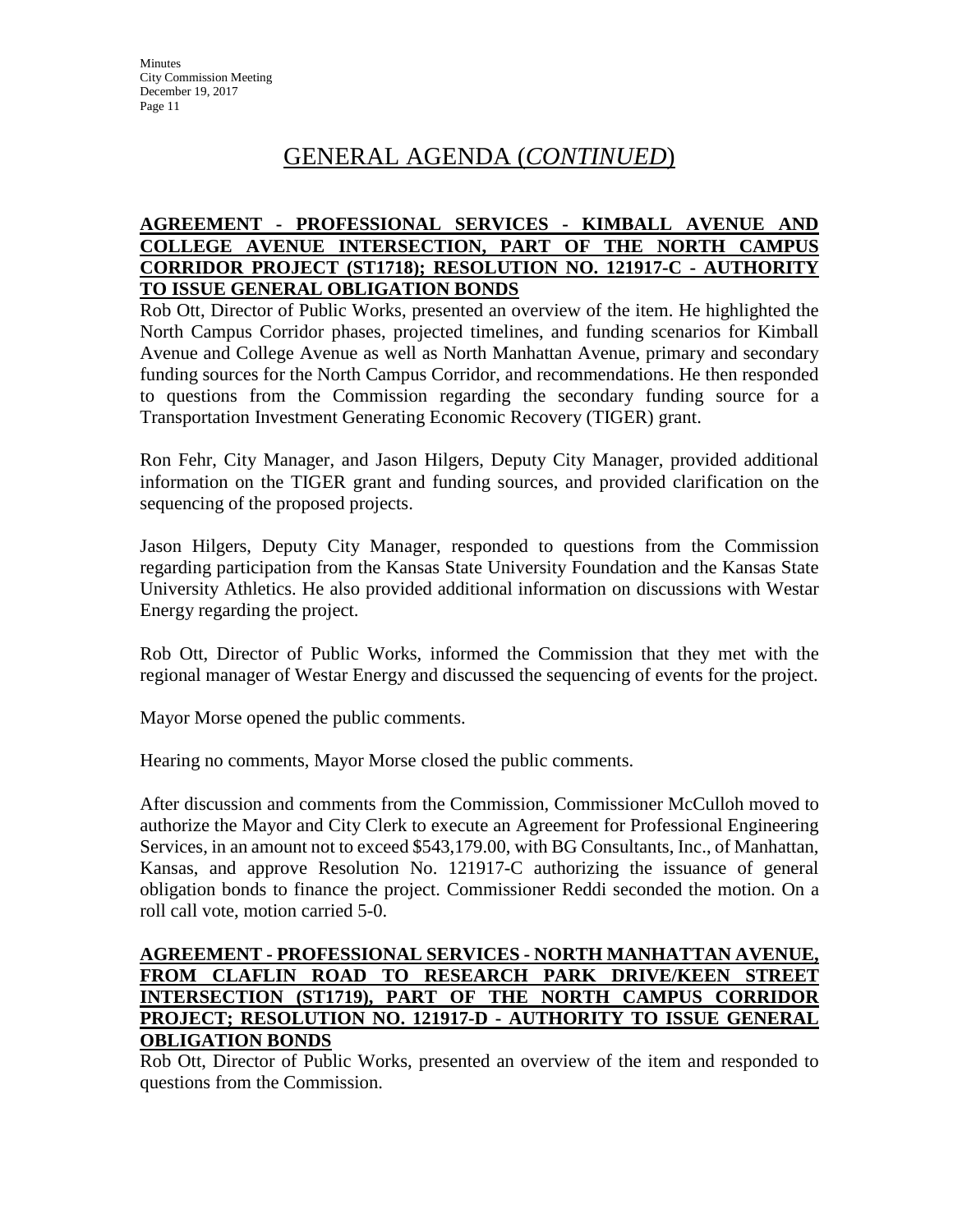# GENERAL AGENDA (*CONTINUED*)

#### **AGREEMENT - PROFESSIONAL SERVICES - NORTH MANHATTAN AVENUE, FROM CLAFLIN ROAD TO RESEARCH PARK DRIVE/KEEN STREET INTERSECTION (ST1719), PART OF THE NORTH CAMPUS CORRIDOR PROJECT; RESOLUTION NO. 121917-D - AUTHORITY TO ISSUE GENERAL OBLIGATION BONDS** *(CONTINUED)*

Mayor Morse opened the public comments.

Hearing no comments, Mayor Morse closed the public comments.

After discussion and comments from the Commission, Commissioner McCulloh moved to authorize the Mayor and City Clerk to execute an Agreement for Professional Engineering Services, in an amount not to exceed \$229,600.00, with Schwab-Eaton, P.A., of Manhattan, Kansas, and approve Resolution No. 121917-D authorizing the issuance of general obligation bonds to finance the project. Commissioner Reddi seconded the motion. On a roll call vote, motion carried 5-0.

### **2017 CHAMBER OF COMMERCE YEAR-END REPORTS; 2018 CONTRACTS**

Lyle Butler, President/Chief Executive Officer (CEO), Manhattan Area Chamber of Commerce, introduced the item. He highlighted the economic development funding sources received from the private and public sectors as well as discussed the economic development funding trends.

John Pagen, Vice President, Manhattan Area Chamber of Commerce, highlighted the Manhattan sales activity and presented the labor force statistics for the top 16 Kansas cities by population. He informed the Commission that the Retire to the Flint Hills program would be evolving to Return to the Flint Hills. He highlighted recent accolades received for Manhattan and Kansas State University, discussed the Market Street Services-Community Visioning, and noted the core initiatives for the Advantage Manhattan Campaign. He responded to questions from the Commission regarding the Manhattan Area Technical College and their future plans to grow their campus and expand programs and partnerships. He also responded to questions regarding low unemployment as well as recruitment efforts and programs to encourage greater diversity in the community.

Janet Nichols, Military Community Liaison, Manhattan Area Chamber of Commerce, highlighted the Military Relations Committee (MRC) Mentor Program and military appreciation events as well as activities associated with the Veterans Day Parade. She then responded to questions from the Commission about the Adopt a Soldier Program.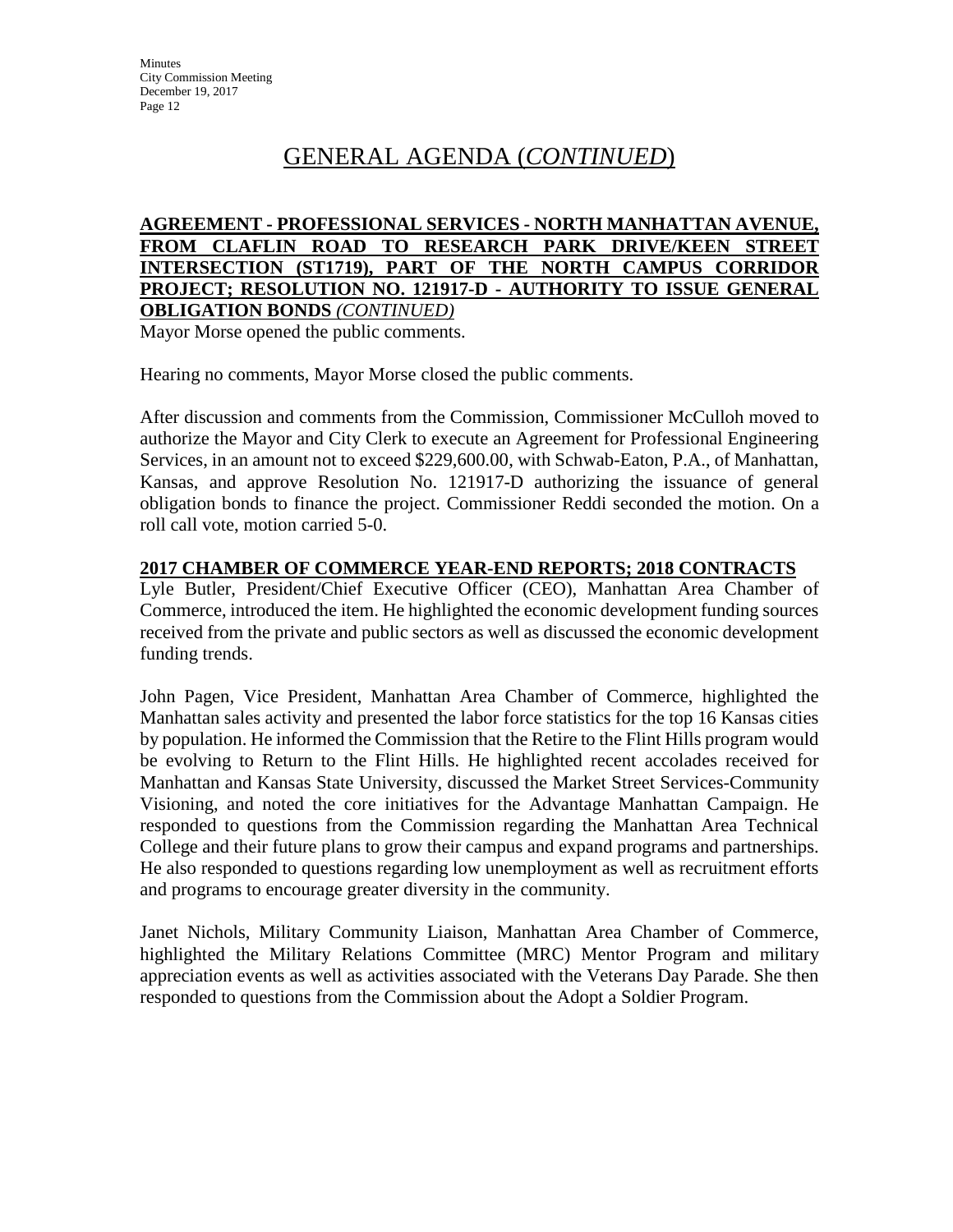# GENERAL AGENDA (*CONTINUED*)

#### **2017 CHAMBER OF COMMERCE YEAR-END REPORTS; 2018 CONTRACTS** *(CONTINUED)*

Trent Armbrust, Director of Economic Development, Manhattan Area Chamber of Commerce, presented information on the prime-age labor force status by gender and education. He responded to questions from the Commission regarding the need for additional childcare opportunities to help address workforce issues.

Ron Fehr, City Manager, provided information on Fayetteville, Arkansas, and their efforts to address workforce issues by creating additional preschool opportunities with the public school system.

Trent Armbrust, Director of Economic Development, presented a bar chart showing a decline in moving in the United States, highlighted co-working spaces: transforming the office real estate industry, and provided a chart showing change in Manhattan gross metropolitan product. He highlighted the tenants in the Kansas Entrepreneurial Center, activity at the Manhattan Business Park and the entrepreneurial ecosystem.

Lyle Butler, President/Chief Executive Officer (CEO), Manhattan Area Chamber of Commerce, responded to additional questions from the Commission regarding growth and regional efforts. He stated that advocacy efforts are continuing with other communities and informed the Commission that the Chamber will be forming a special task force on workforce initiatives.

Karen Hibbard, Vice President, Manhattan Area Chamber of Commerce, and Director, Manhattan Convention and Visitors Bureau (CVB), presented the fourth quarter report and activity for the CVB. She highlighted the fourth quarter conferences held in Manhattan; distributed a magazine of the Kansas Society of Association Executives (KSAE) featuring an article on Manhattan: Little Apple Offers Big Appeal; highlighted conferences held in Manhattan and economic impacts; discussed the number of booked rooms year-to-date through November; recapped the 2017 sports survey results; presented the CVB's website, mobile and social media activity; discussed the travel writers in Manhattan and the Learfield/K-State Sports promotion activity; and highlighted the special events during the year, holiday events, and the events being planned for 2018. She then presented a new video for 2018 and responded to questions from the Commission.

Mayor Morse opened the public comments.

Hearing no comments, Mayor Morse closed the public comments.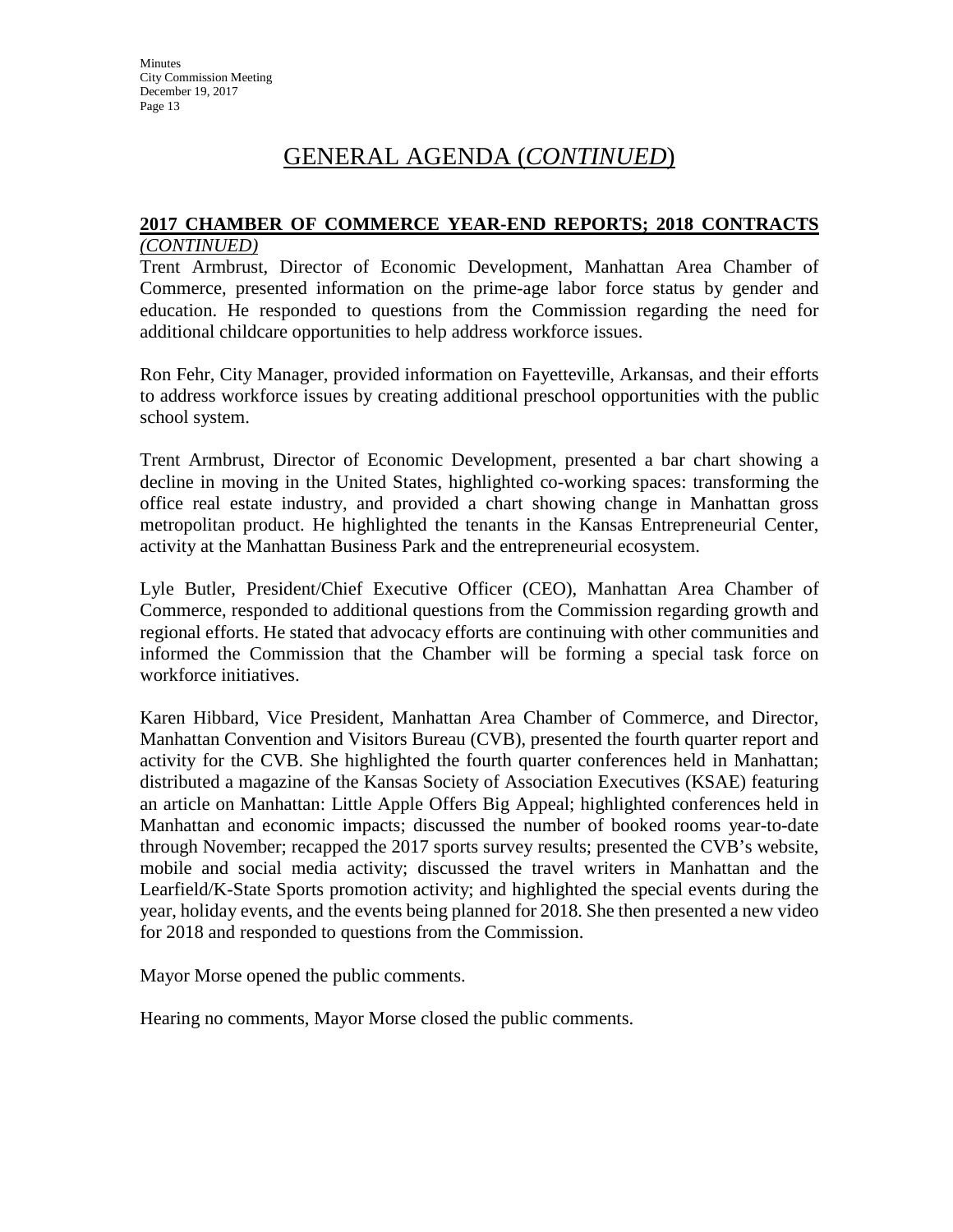# **GENERAL AGENDA (CONTINUED)**

#### 2017 CHAMBER OF COMMERCE YEAR-END REPORTS; 2018 CONTRACTS (CONTINUED)

After discussion and comments from the Commission, Commissioner Dodson moved to authorize the Mayor and City Clerk to execute the Economic Development, Fort Riley Promotion, and Tourism and Convention contracts for 2018 with the Manhattan Area Chamber of Commerce. Commissioner Butler seconded the motion. On a roll call vote, motion carried 5-0.

#### **EXECUTIVE SESSION**

At 9:25 p.m., Commissioner Dodson moved to recess into Executive Session until 10:00 p.m. for the purpose of discussing personnel matters of non-elected personnel pertaining to the evaluation of the City Manager. Commissioner Butler seconded the motion. On a roll call vote, motion carried 5-0.

At 10:00 p.m., the Commission reconvened with Mayor Morse and Commissioners Dodson, Butler, McCulloh and Reddi in attendance. Commissioner Butler moved to recess into Executive Session until 10:15 p.m. for the purpose of discussing personnel matters of nonelected personnel pertaining to the evaluation of the City Manager. Commissioner McCulloh seconded the motion. On vote, motion carried 5-0.

At 10:16 p.m., the Commission reconvened with Mayor Morse and Commissioners Dodson, Butler, McCulloh and Reddi in attendance.

#### **ADJOURNMENT**

At 10:16 p.m., Mayor Morse announced the Commission Meeting was adjourned.

es, MMC, City Clerk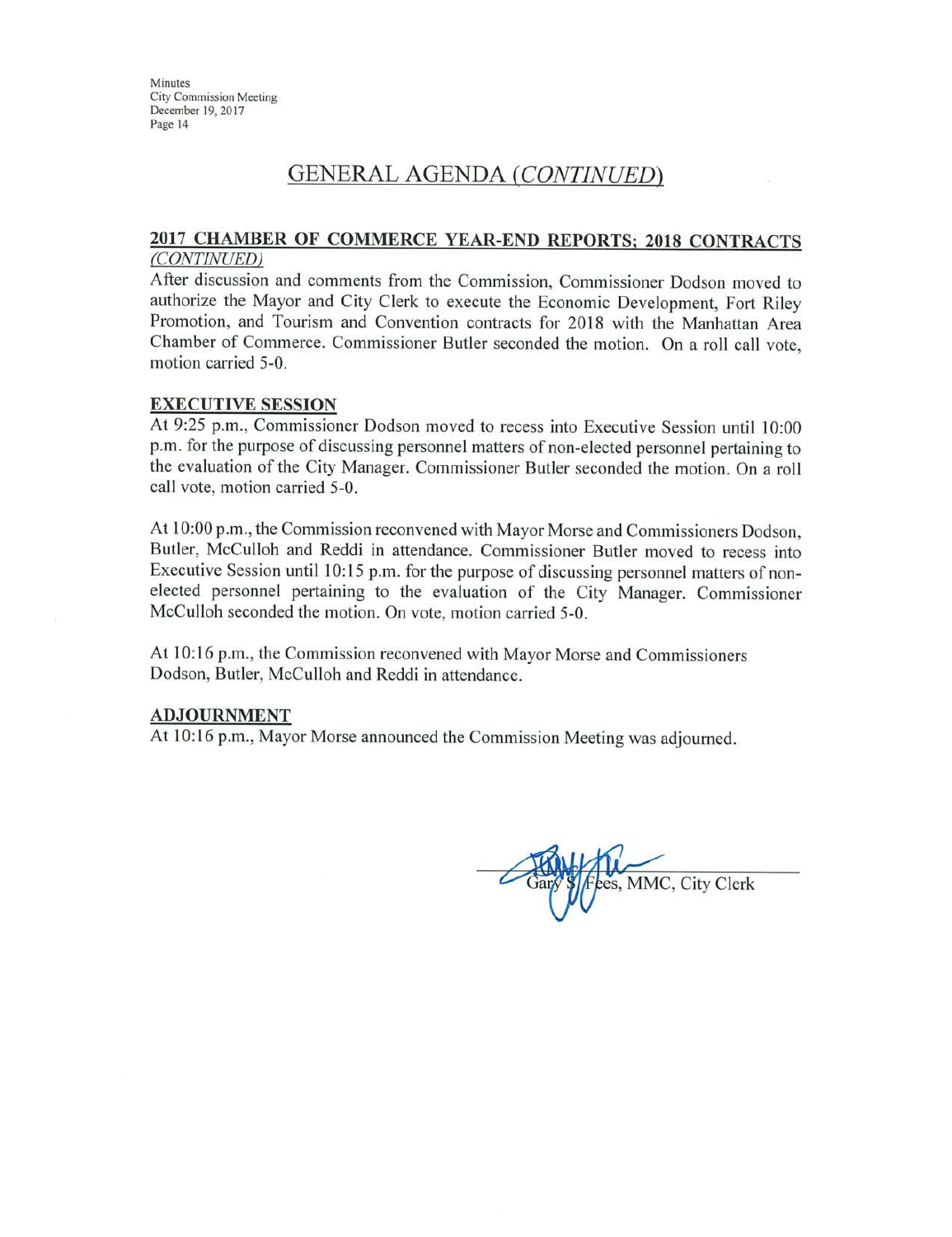*Attachment No. 1*

# **Staff Report**

# **REZONING AMENDMENT**

| To:                                       | Manhattan Urban Area Planning Board                                                                                                                                                                                                                                                                                                                                    |  |
|-------------------------------------------|------------------------------------------------------------------------------------------------------------------------------------------------------------------------------------------------------------------------------------------------------------------------------------------------------------------------------------------------------------------------|--|
| From:                                     | Carol Davidson, CFM, CPM, Senior Planner                                                                                                                                                                                                                                                                                                                               |  |
| <b>Hearing Date:</b>                      | November 20, 2017                                                                                                                                                                                                                                                                                                                                                      |  |
| Re:                                       | To rezone Lot 4, Manhattan Corporate Technical<br>(MCT) Park, Unit 2; Lot 10, MCT Park, Unit 4; Lots 27<br>and 29, MCT Park, Unit 3; from I-5/AO/MBPO,<br>Business Park District with the Airport Overlay and<br>the Manhattan Business Park Overlay to I-<br>3/AO/MBPO, Light Industrial District with the Airport<br>Overlay and the Manhattan Business Park Overlay |  |
| <b>Applicant:</b>                         |                                                                                                                                                                                                                                                                                                                                                                        |  |
| <b>Property Owner:</b>                    |                                                                                                                                                                                                                                                                                                                                                                        |  |
| <b>Property Address:</b>                  | Lot 4, MCT Park, Unit 2; Lot 10, MCT Park, Unit 4; and<br>5970 and 5971 Technology Circle                                                                                                                                                                                                                                                                              |  |
| <b>Total Area:</b>                        | 32.93 acres                                                                                                                                                                                                                                                                                                                                                            |  |
| <b>Date of Neighborhood Meeting:</b>      | October 10, 2017                                                                                                                                                                                                                                                                                                                                                       |  |
| <b>Date of Public Notice Publication:</b> | October 30, 2017                                                                                                                                                                                                                                                                                                                                                       |  |
| <b>Date of City Commission:</b>           | First Reading: December 5, 2017<br>Second Reading: December 19, 2017                                                                                                                                                                                                                                                                                                   |  |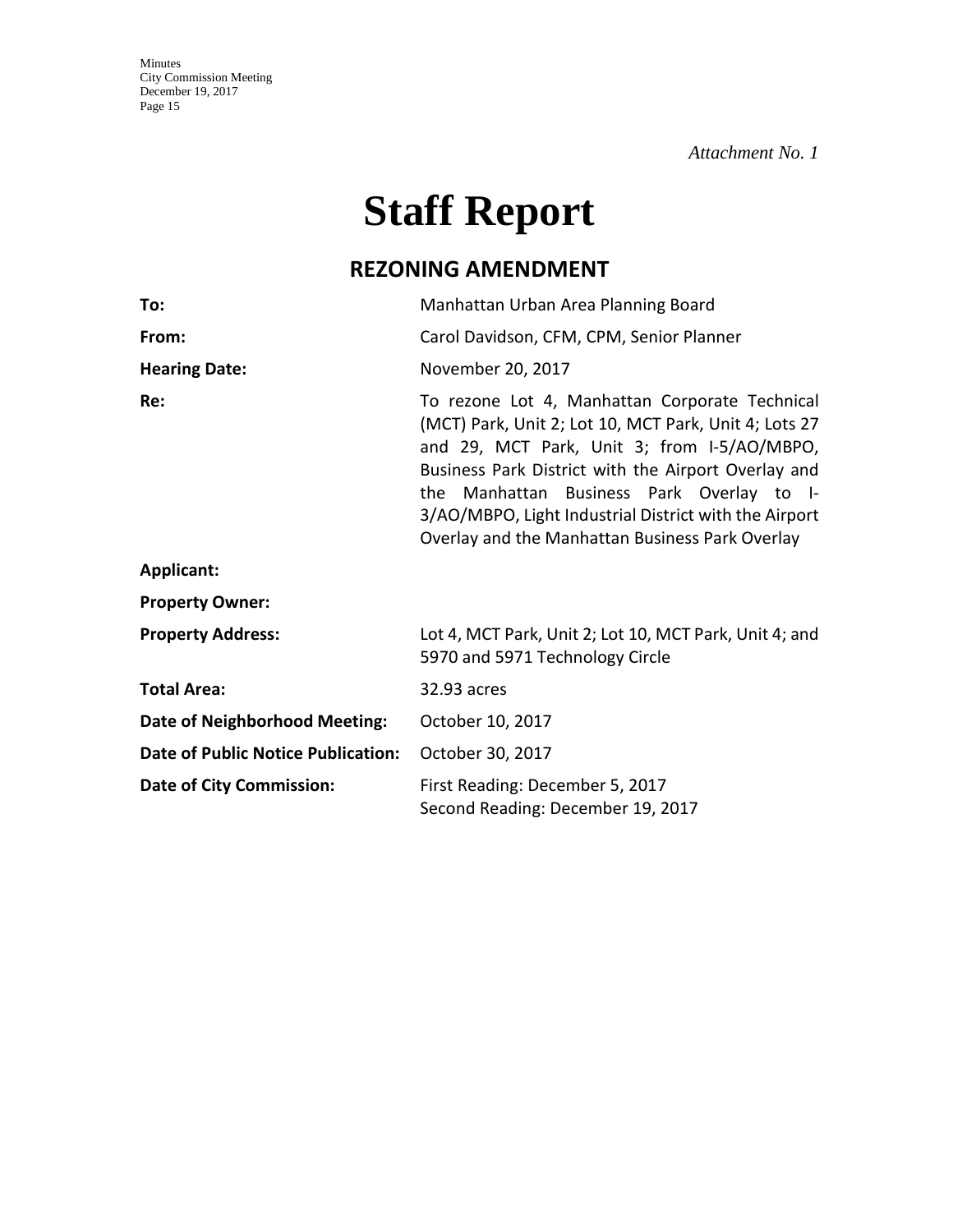

# **BACKGROUND**

The City of Manhattan is requesting the rezoning of four parcels within the Manhattan Corporation Technology Park, which is located northwest of the MHK Regional Airport. The majority of the lots located in this Tech Park are zoned I-3/AO/MBPO, Light Industrial District, Airport Overlay, and the Manhattan Business Park Overlay. The four lots in this request are currently zoned I-5/AO/MBPO, Industrial Park District, Airport Overlay, and the Manhattan Business Park Overlay. The purpose of this rezoning request is to rezone the four parcels to I-3/AO/MBPO to bring the remaining City-owned lots under the same zoning classification as the majority of the lots in this Park. This request will not affect the established AO and MBPO overlays; they will remain the same.

# **REVIEW OF MATTERS TO BE CONSIDERED AND STAFF FINDINGS**

The following items will help to determine if the specific property is suitable for the rezoning request. (These are the 13 matters to consider when rezoning as found in Article 15-403 (A)).

# **1. Existing Use of Property**

All four parcels are undeveloped and vacant at this time.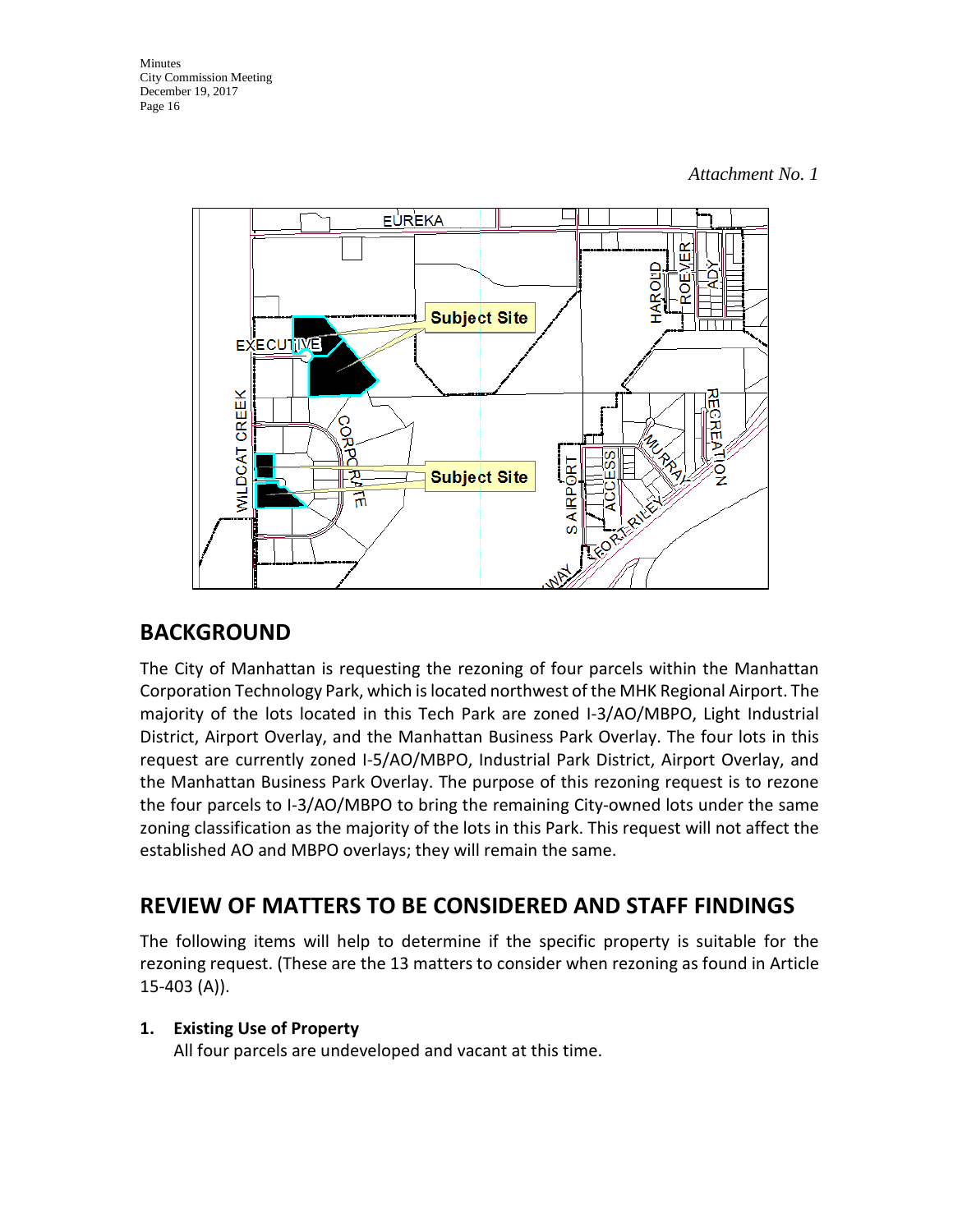#### **Staff Finding**

The properties are vacant; therefore, there is no use on these existing properties.

### **2. Physical and Environmental Characteristics of the Property**

All four lots have been cleared and are ready to be developed. Lot 4 on Executive Court is about 9.27 acres. The east side of the lot borders the airport and is located about 345 feet west of an airport runway spur. The lot generally slopes down from west to east, lowering about 20 feet over the span of the lot. Lot 10 on Executive Court is larger with approximately 15.39 acres. It is similar to Lot 4; however, the slope is only about a 10 foot difference over the span of the lot. 5970 Dry Hop Circle is the smallest lot, and it measures 2.71 acres. This lot corners Wildcat Creek Road. This lot also slopes from west to east and drops about 14 feet from west to east. The final lot, 5971 Dry Hop Circle also corners Wildcat Creek Road and is about 5.56 acres. The slope on this lot also drops 14 feet from west to east; however, since the lot is about twice the size of 5970, the slope is less dramatic. All four of the lots are outside of the Community Special Flood Hazard Area and do not require any extra floodplain measures.



#### **Staff Finding**

The property is cleared of vegetation, does not require floodplain measures, and has some sloping.

# **3. Surrounding Zoning and Land Uses of Nearby Properties**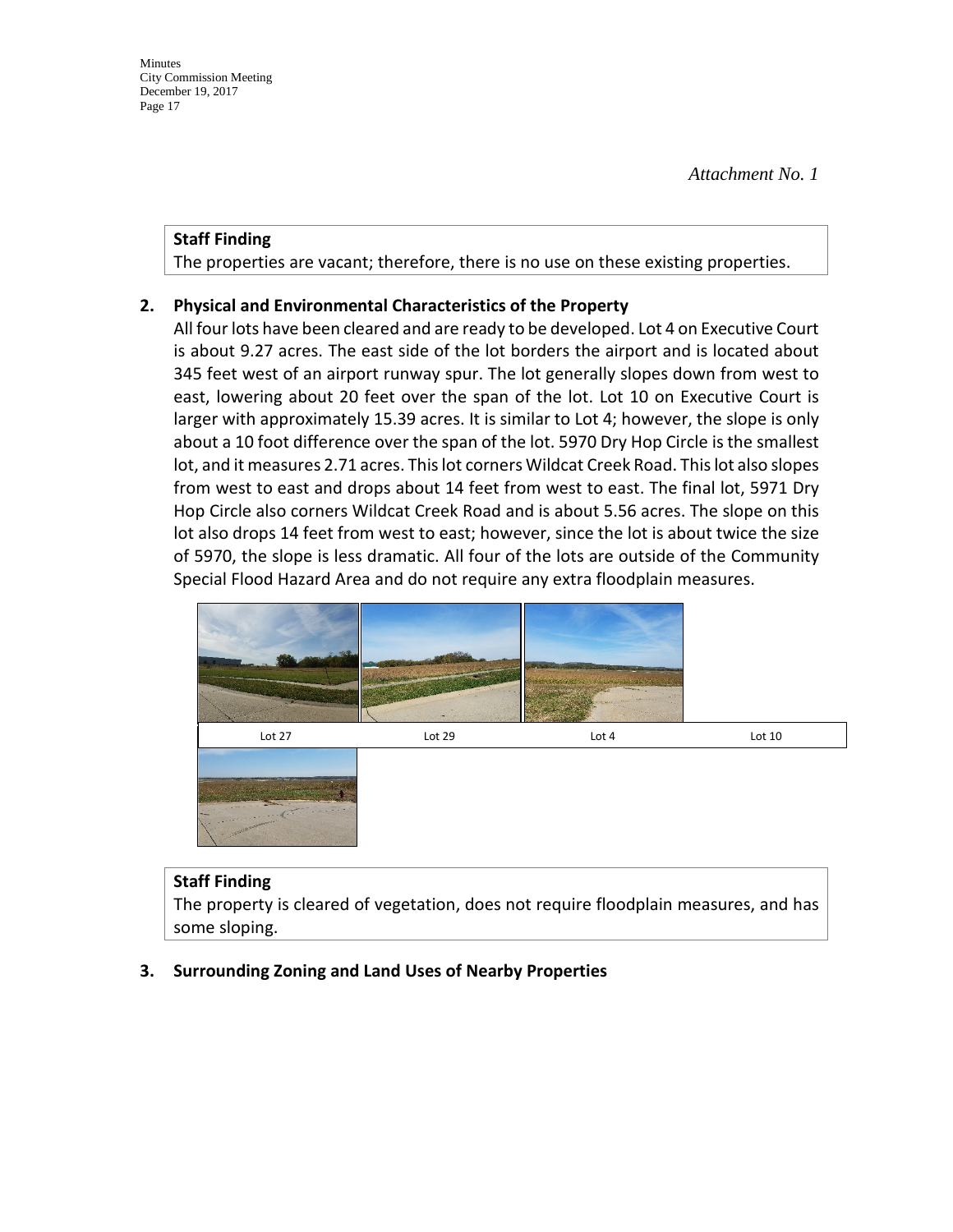| <b>North</b>                                                                                                                                                                                                                                            | I-3, Light Industrial District; AG, Agriculture<br><b>Riley County</b> |  |  |
|---------------------------------------------------------------------------------------------------------------------------------------------------------------------------------------------------------------------------------------------------------|------------------------------------------------------------------------|--|--|
| South                                                                                                                                                                                                                                                   | I-3, Light Industrial District                                         |  |  |
| East                                                                                                                                                                                                                                                    | I-3, Light Industrial District; MHK Regional<br>Airport                |  |  |
| West                                                                                                                                                                                                                                                    | I-5, Business Park District; Fort Riley                                |  |  |
| All surrounding Zoning includes the AO, Airport<br>Overlay and the MBPO, Manhattan Business Park<br>Overlay; except for Fort Riley doesn't carry either<br>overlay and MHK Regional Airport doesn't carry the<br>MBPO, Manhattan Business Park Overlay. |                                                                        |  |  |



The surrounding land uses include Flint Hills Beverage, Covan/Allied, Florence Corporation, Tall Grass Brewery and a couple of buildings owned by Kansas State University (KSU). All but one of the KSU buildings are located in the I-3, Light Industrial District.

# **Staff Finding**

The surrounding zoning is industrial with either the Airport Overlay or the Manhattan Business Park Overlay, and the existing surrounding land uses are industrial.

# **4. The Suitability of the Property for Land Uses to which it is Restricted Under Current Zoning**

The I-3, Light Industrial District allows for uses such as light manufacturing, research facilities, and warehousing (refer to Article 4-303 (A) for all permitted uses). These four lots are suitable for these types of uses. This location is far removed from residential properties and a large portion of this business park is already zoned I-3.

# **Staff Findings**

The properties are suitable for land uses within the I-3 District and therefore, make it suitable for the requested rezone.

# **5. The Character of the Neighborhood**

The surrounding neighborhood is comprised of industrial businesses, the Manhattan Regional Airport and Fort Riley.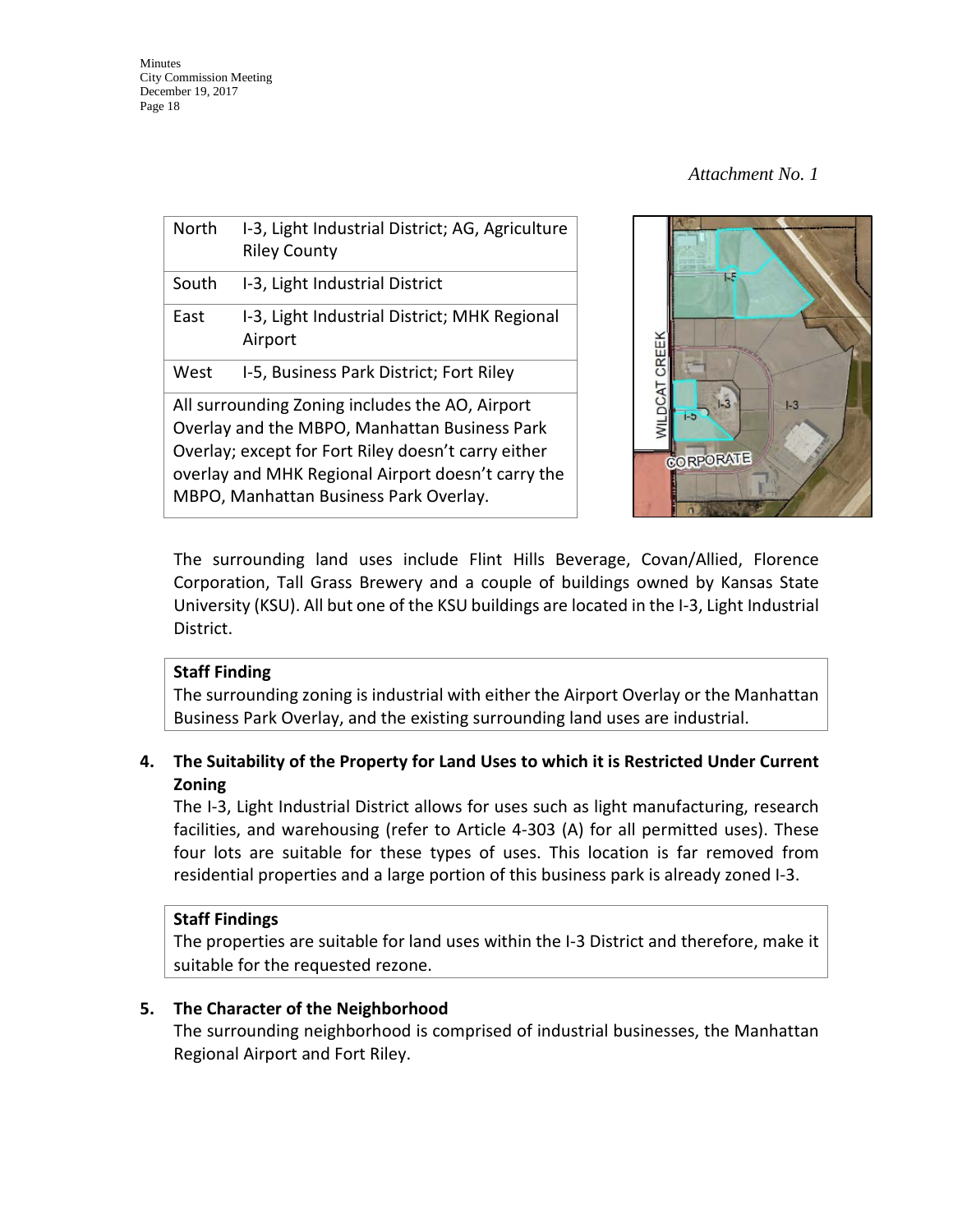#### **Staff Findings**

The character of the surrounding neighborhood is predominately industrial with some vacant parcels

### **6. The Compatibility of the Proposed Zoning District with Nearby Properties and the Extent to which it may Detrimentally Affect Those Properties**

The surrounding properties are zoned the same as the proposed rezoning, and the characteristics of each zone should be identical. The surrounding existing uses will be consistent in character as permitted uses in the proposed district.

#### **Staff Findings**

The proposed rezoning is very similar to the nearby zoning districts, and permitted uses in the proposed district are no anticipated to result in detrimental impacts on existing nearby properties.

### **7. Conformance of the requested change to the adopted Comprehensive Plan**

The Future Land Use map of the Manhattan Area 2035 Comprehensive Plan identifies this site as Office-Research Park (OR). Policies of the Office Research Park designations are listed below:

#### *OR-1: Characteristics*

*The Office/Research designation is intended to provide concentrated areas of high quality employment facilities, such as corporate office headquarters, research and development facilities, educational facilities, or supporting services in a planned setting. Ancillary commercial services and medium to high density residential may be incorporated in appropriate settings. Office/Research developments may be incorporated into a master planned neighborhood, as part of the KSU Campus, or located in close proximity to residential areas. Activities within an employment area typically take place indoors, and outdoor storage or other more industrial types of uses are typically not permitted. Some specialized research parks may include limited prototype production, or bioscience or agricultural research, such as in the K-State Research Park. This category may also include smaller office complexes consisting of a single building or several buildings that are not located within a typical office park setting. These smaller office complexes shall meet the intent of the policies within this section, to the*  extent that they apply. The Poyntz Avenue Corridor, located between 17th Street *and Juliette Avenue, is another designated office district with some unique characteristics and issues that are addressed more specifically in the adopted Poyntz Avenue Corridor District Plan.*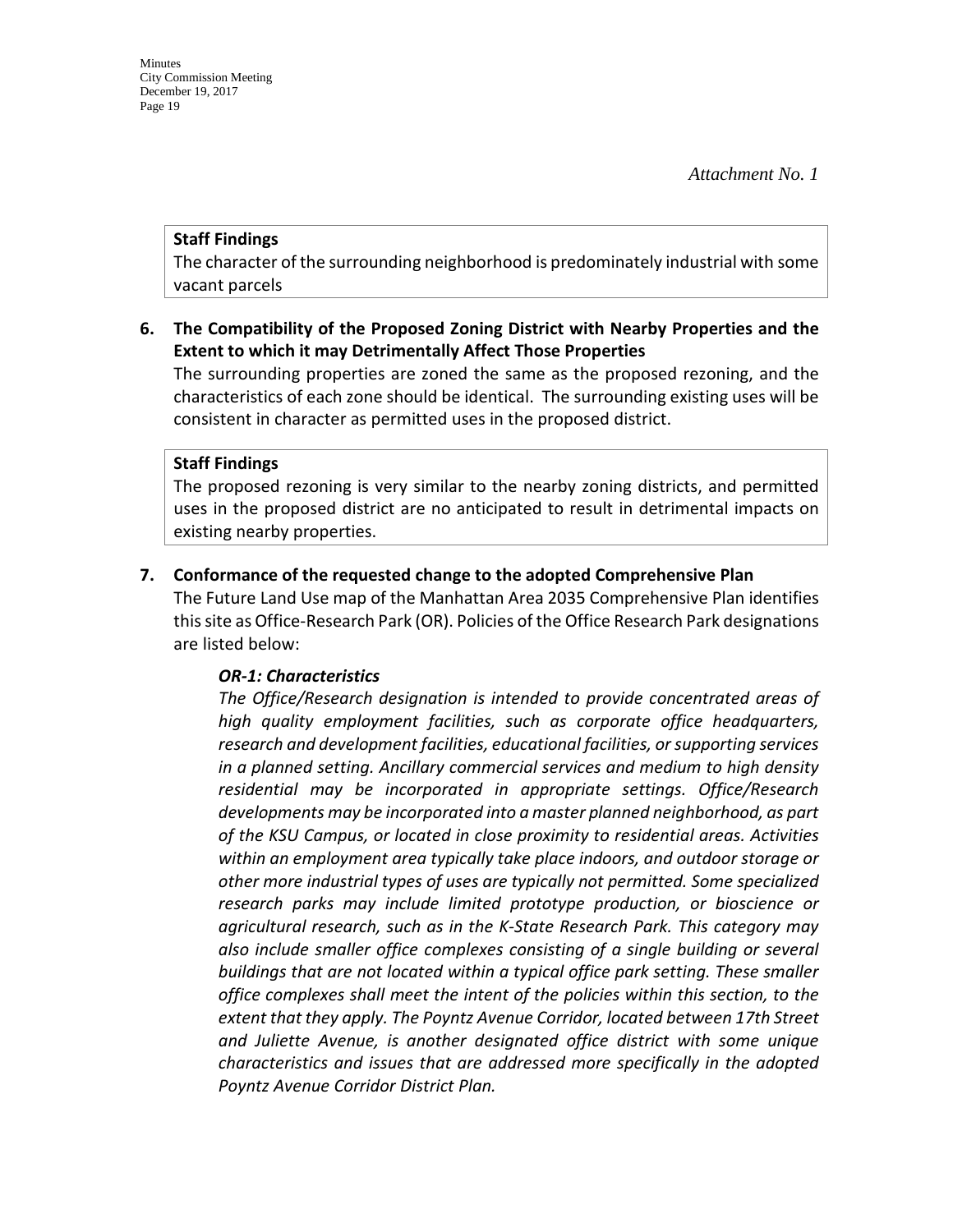#### *OR-2: Location*

*Office/Research facilities should have direct access to existing or planned arterial and collector streets and should not rely on local or residential streets for access. Multi-modal access should be considered in the location of employment areas.* 

### *OR-3: Site Layout and Design*

*Integrate Office/Research developments into the surrounding context, whether multiple buildings as part of a planned campus, or stand-alone buildings integrated as part of the urban or suburban fabric.*

#### *OR-4: Unified Character*

*Encourage a unified character for larger Office/Research developments achieved through the use of similar or complementary elements, such as materials, signage, landscaping and screening, and other site layout details.* 

### *OR-5: Common Areas*

*Provide plazas, courtyards, patios, quads, and other common outdoor gathering spaces for employees and visitors as part of standalone Office/Research developments. Provide access to adjacent trails or parks where applicable.* 

#### *OR-6: Multimodal Connectivity*

*Ensure Office/Research development areas are served by a system of collector and local streets, as well as sidewalks and pedestrian and bicycle pathways, which provide connectivity to surrounding neighborhoods, adjacent services, and existing or planned transit. Provide clear, direct pedestrian linkages to and between building entrances, outdoor gathering spaces, parking areas, and transit stops.* 

#### *OR-7: Outdoor Storage*

*Contain the functions of Office/Research facilities within buildings to the extent feasible. Accessory outdoor storage facilities typically should be of a limited nature and completely screened.*

The Future Land Use map within the Comprehensive Plan has several distinct use designations within the broader categories of Residential, Commercial/Mixed Use and Employment. Office/Research is found within the Employment use category along with Service Commercial and Industrial. The entire Manhattan Corporate Tech Park has the Future Land Use designation of Office/Research. However, this does not mean that this location is limited to the I-5 Zoning District alone. The designation on the Future Land Use map is considered a broad guideline as stated below: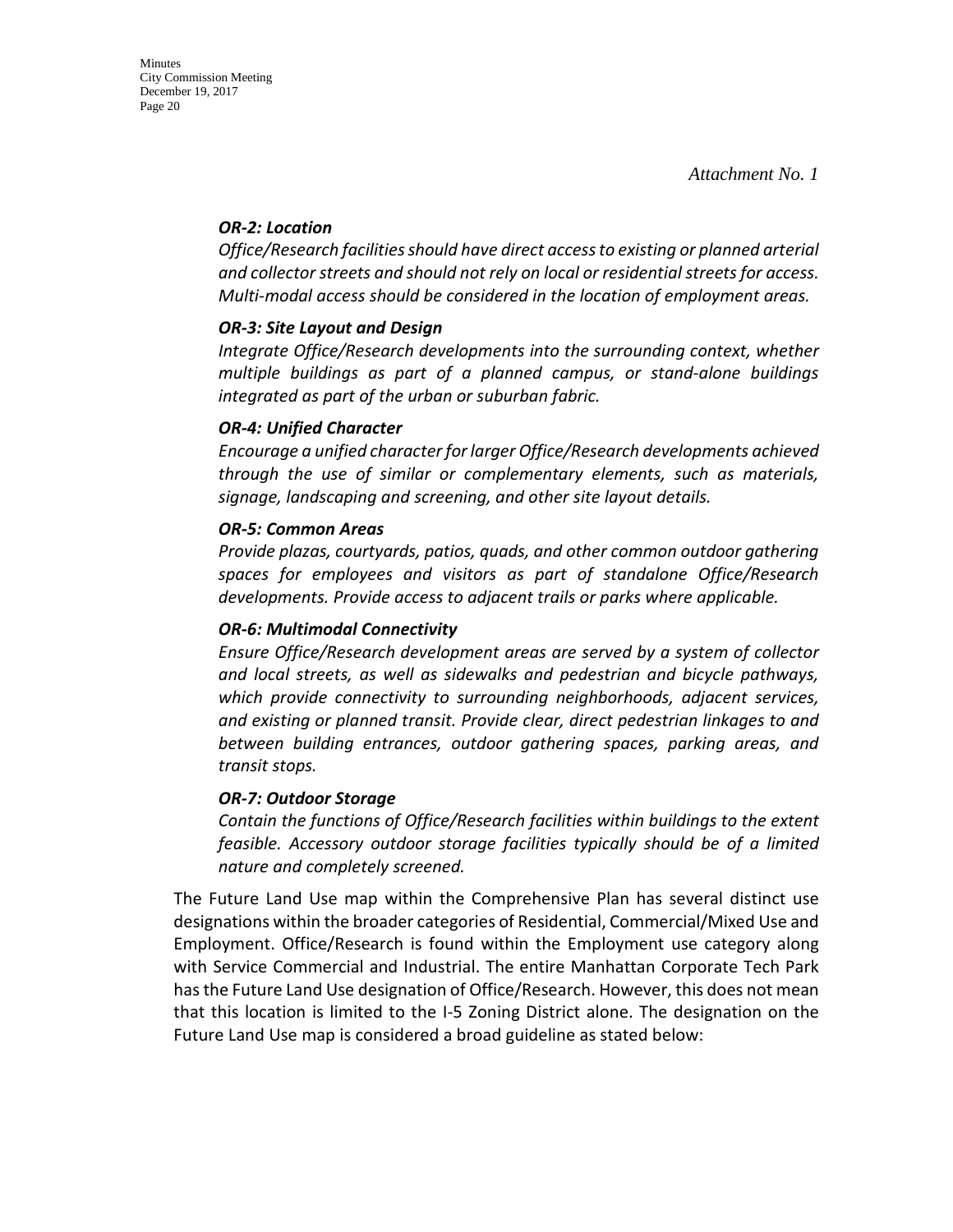**Minutes** City Commission Meeting December 19, 2017 Page 21

> *The Future Land Use map is not intended to provide specific land use designations for individual parcels. Instead, it establishes broad guidelines for land use patterns and should be applied in combination with the guiding principles, goals, and policies contained throughout the Comprehensive Plan. (Page 22)*

> While the original intent of this MCT Park was to encourage a business park district, the market has changed and this location has become more advantageous for light industrial uses. In fact, the market has changed to the point that the City and Manhattan Area Chamber of Commerce want to rebrand the park away from the original "Corporate Technology Park" to the "Manhattan Business Park" which is also why the covenants for this Park were removed. This change is in harmony with the guiding principles, goals, and policies of Chapter 3 and 10 of the Comprehensive Plan. These chapters encourage coordinated and efficient pattern of growth (Chapter 3) and a strong, diversified economic base (Chapter 10).

#### **Staff Findings**

While the rezoning does not conform to the Future Land Use map designation, it does conform to the general policies for industrial uses and the I-3 District.

#### **8. Zoning History and Length of Time Vacant as Zoned**

| Jan. 4, 1999:   | <b>MUAPB approved Land Use Plan Amendment</b>                                                                                                                               |
|-----------------|-----------------------------------------------------------------------------------------------------------------------------------------------------------------------------|
| Jan. 19, 1999:  | City Commission approved 1 <sup>st</sup> reading ordinance to amend Land<br>Use Plan                                                                                        |
| Feb. 1, 1999:   | MUAPB recommended approval of annexation                                                                                                                                    |
| Feb. 2, 1999:   | City Commission approved $2nd$ reading ordinance to amend<br>Land Use Plan                                                                                                  |
| Feb. 16, 1999:  | City Commission adopted Resolution asking consent from Riley<br>Co., as owner, to annex South Airport Road & to make certain<br>findings on annexing business park/airport. |
| March 22, 1999: | Riley Co. Commission makes findings and adopts Resolution to<br>annex                                                                                                       |
| April 6, 1999:  | City Commission approved 1st reading annexation                                                                                                                             |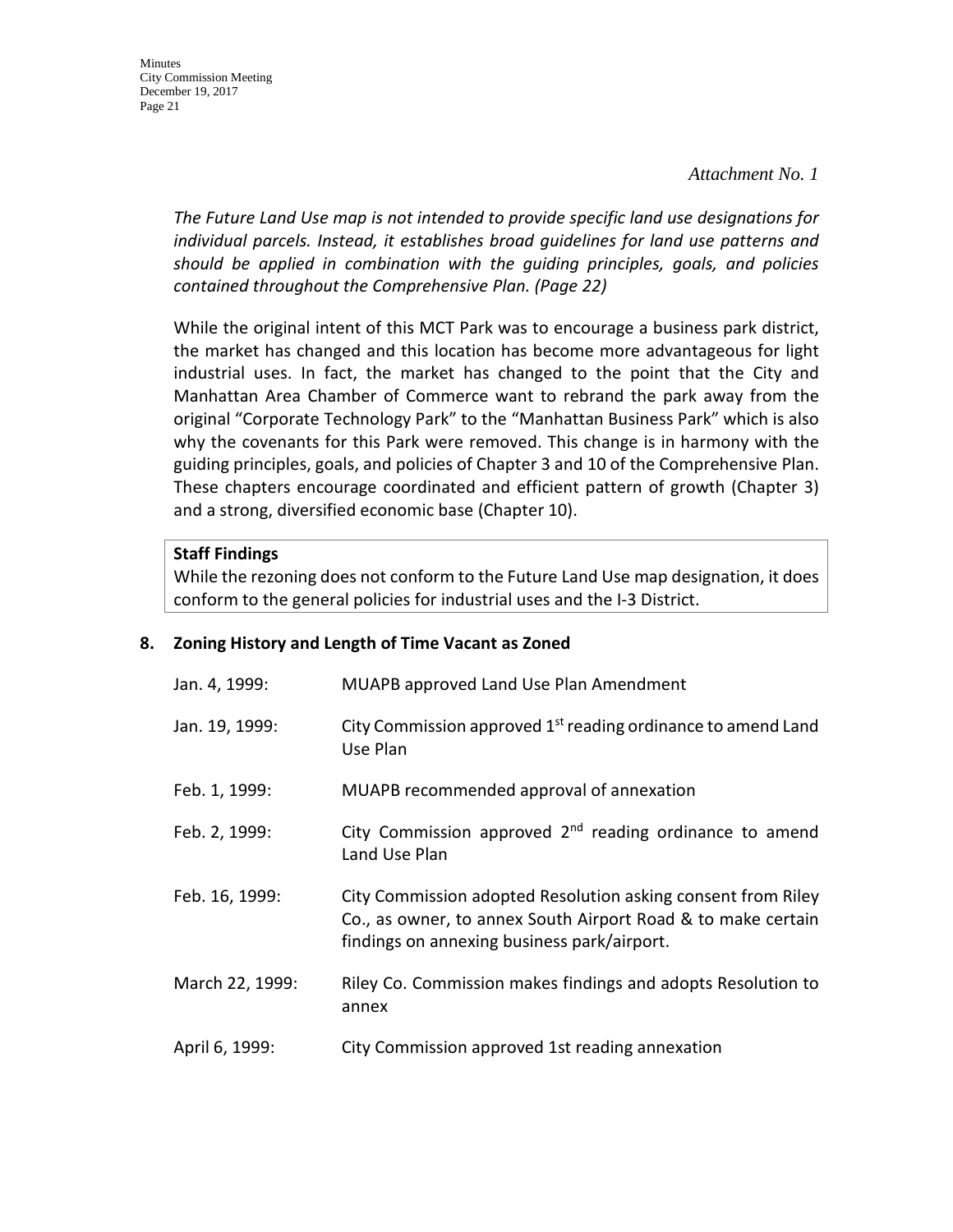*Attachment No. 1*

| May 3, 1999:   | MUAPB recommended approval of rezoning Tracts II and III,<br>Preliminary Plat Corp. Tech Park, Unit 3, Lots<br>and approved<br>6-9, and 11-29                                                                                                                                                                                                                                                         |
|----------------|-------------------------------------------------------------------------------------------------------------------------------------------------------------------------------------------------------------------------------------------------------------------------------------------------------------------------------------------------------------------------------------------------------|
| May 17, 1999:  | MUAPB considers Final Plat Corp. Tech Park, Unit 3                                                                                                                                                                                                                                                                                                                                                    |
| May 18, 1999:  | City Commission considers 1 <sup>st</sup> reading rezonings                                                                                                                                                                                                                                                                                                                                           |
| May 19, 1999:  | City Commission approves 2 <sup>nd</sup> reading annexation & rezoning of<br>the southern 2/3rds of the Technology Park, and acceptance of<br>easements and r-o-w on Final Plat of Unit 3.                                                                                                                                                                                                            |
| June 7, 1999:  | Manhattan Urban Area Planning Board recommends rezoning<br>the northern portion of the Technology Park: MCTP, Unit 1; Lot<br>4, MCTP, Unit 2; and proposed Lot 10 MCTP, Unit 4, to I-5/AO,<br>and approves the concurrent Preliminary and Final Plats of<br>MCTP, Unit 4.                                                                                                                             |
| July 6, 1999:  | City Commission approves first reading of rezoning of the<br>northern portion of the Technology Park, to I-5/AO.                                                                                                                                                                                                                                                                                      |
| July 20, 1999: | City Commission considers second reading to annex and rezone<br>the northern portion of the Technology Park.                                                                                                                                                                                                                                                                                          |
| May 2, 2005:   | MUAPB recommends approval of rezoning to add the<br>Corporate Technology Park Overlay District.                                                                                                                                                                                                                                                                                                       |
| June 7, 2005:  | City Commission approves first reading of an ordinance<br>rezoning the Corporate Technology Park to add the CTPO<br>District, and amends the Covenants, Conditions<br>and<br>Restrictions.                                                                                                                                                                                                            |
| June 21, 2005: | City Commission approves Ordinance No. 6480 rezoning to add<br>the CTPO District.                                                                                                                                                                                                                                                                                                                     |
| March 3, 2014  | Manhattan Urban Area Planning Board recommends approval<br>of rezoning of Lot 28, Manhattan Corporate Technology Park,<br>Unit 3, from I-5/CTPO/AO, Business Park District with Corporate<br>Technology Park Overlay District and Airport Overlay District, to<br>I-3/CTPO/AO, Light<br>Industrial<br>District<br>with<br>Corporate<br>Technology Park Overlay District and Airport Overlay District. |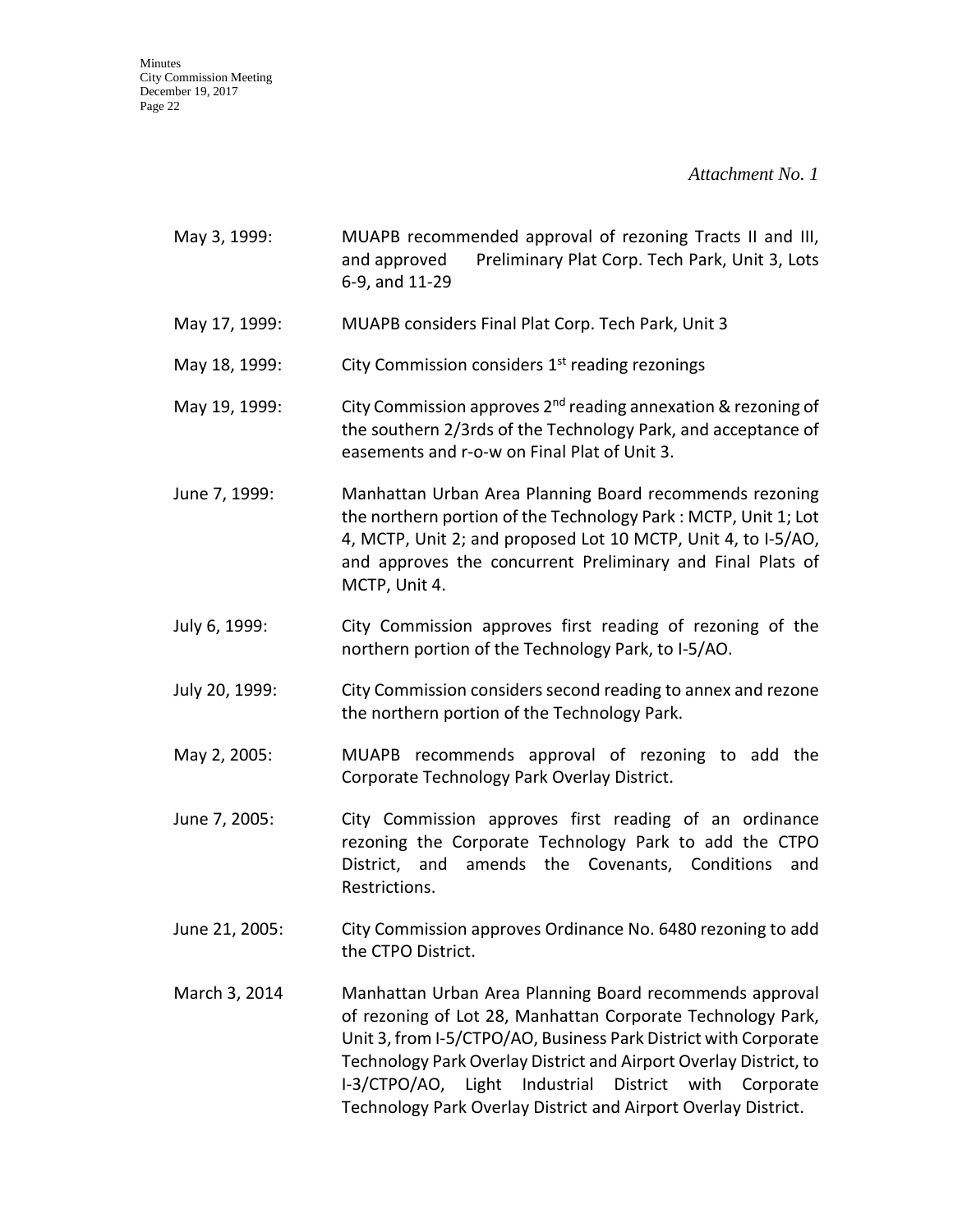#### *Attachment No. 1*

March 25, 2014 City Commission approves first reading of an ordinance rezoning of Lot 28, Manhattan Corporate Technology Park, Unit 3, from I-5/CTPO/AO, Business Park District with Corporate Technology Park Overlay District and Airport Overlay District, to I-3/CTPO/AO, Light Industrial District with Corporate Technology Park Overlay District and Airport Overlay District.

May 6, 2014 City Commission approves Ordinance No. 7068 rezoning Lot 28, Manhattan Corporate Technology Park, Unit 3, from I-5/CTPO/AO, Business Park District with Corporate Technology Park Overlay District and Airport Overlay District, to I-3/CTPO/AO, Light Industrial District with Corporate Technology Park Overlay District and Airport Overlay District.

#### **Staff Findings**

The subject properties have been zoned for industrial/business park uses, and the subject properties have remained vacant since their annexation into the City limits.

# **9. Whether the Proposed District would be Consistent with the Intent and Purpose of the Zoning Ordinance**

The intent and purpose of the Zoning Regulations is to protect the public health, safety, and general welfare; regulate the use of land and buildings within zoning districts to assure compatibility; and to protect property values.

Rezoning these parcels to the I-3, Light Industrial District, will not harm the public health, safety, and general welfare. As previously mentioned, the majority of the parcels in this Tech Park are already zoned I-3. Therefore rezoning these four parcels to I-3 will be compatible and should protect the values of the surrounding properties.

#### **Staff Findings**

The proposed zoning district is consistent with the intent and purpose of the zoning ordinance.

# **10. Relative Gain to the Public Health, Safety and Welfare that Denial of the Request Would Accomplish, Compared with the Hardship Imposed upon the Applicant that would result from Denial**

There would be no gain to public health, safety and welfare if this request is denied, the properties are vacant and surrounded by zoning districts and uses of similar character to the proposed zoning. If the proposed zoning is denied, the applicant could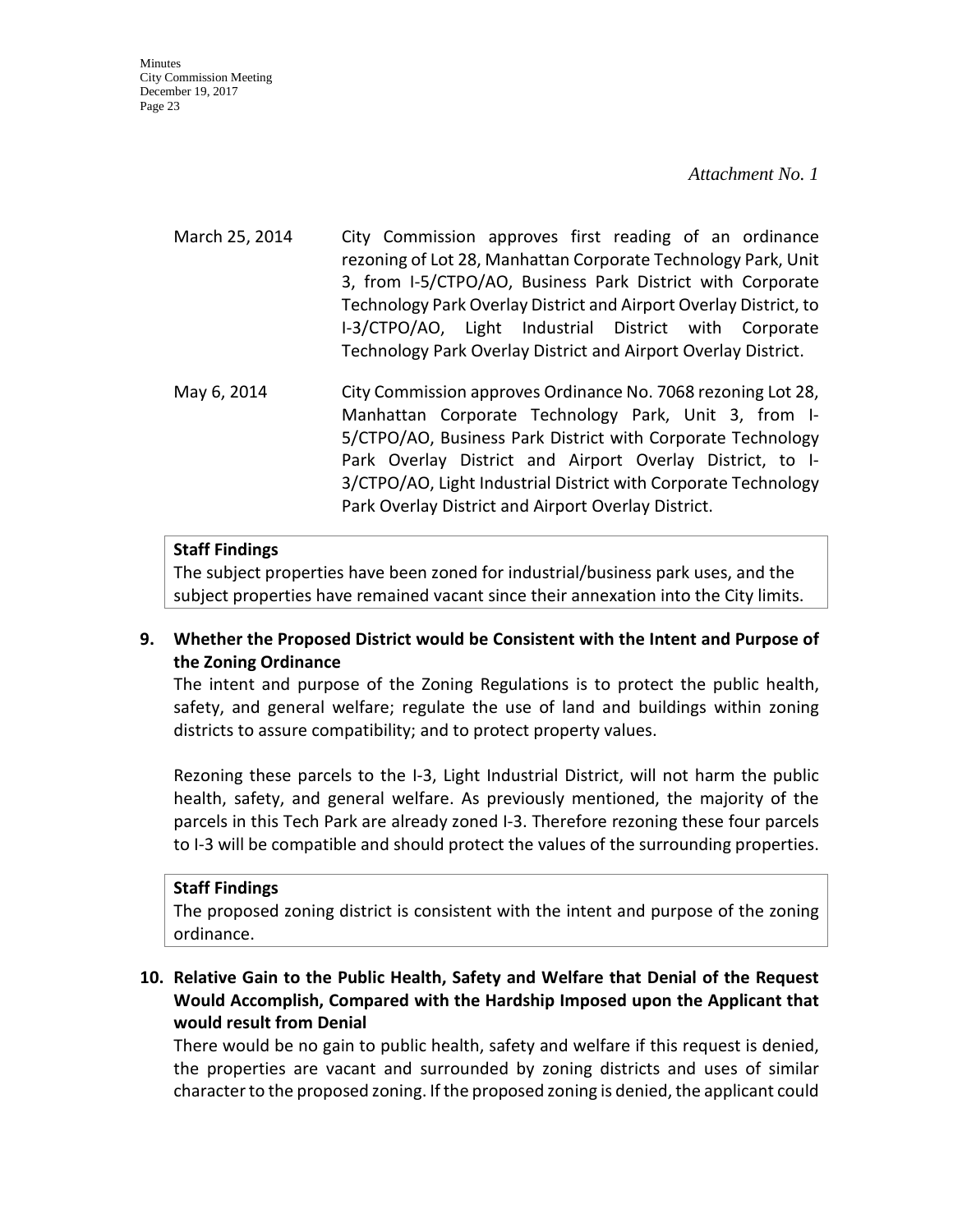develop the property in accordance with the current zoning. However, the market for this area is for industrial uses, and it is possible that they would remain undeveloped if this request is denied. There could, however, be a hardship imposed upon the applicant if this request is denied, in that these properties might remain undeveloped and therefore would not contribute to the economic vitality of this community. The proposed zoning does broaden the potential use and marketability of the property beyond the current zoning

### **Staff Findings**

There would be no relative gain to the public if this request is denied, and possible hardship to the applicant if it is denied.

**11. Whether Adequate Sewer and Water Facilities, Streets and other Needed Public Services Exist, or can be Provided, to Serve the Uses that would be Permitted by the Proposed Zoning District**

The streets and other public services are in place for these sites and they are adequate to serve the permitted uses in the proposed zoning district. However, the size and location of these utilities may need to be addressed to accommodate new development when the time arises. The details for all utilities will be addressed during the building permit process.

#### **Staff Findings**

Adequate sewer and water facilities, streets and other needed public services currently exist to serve all permitted uses of the proposed zoning district.

#### **12. Other Applicable Factors**

The site is located in the Fort Riley Noise Impact Area, and as per the MOU, Fort Riley was notified of the rezoning. Because the rezoning is for Industrial uses that are compatible with the Critical Area, Fort Riley had no comments.

#### **13. Staff Recommendation**

For this rezoning request, staff finds the properties are suited for the proposed I-3 District based on several factors. First of all, the majority of the surrounding neighborhood is already of this designation. The topography is not unusual and is suitable for the I-3 zoning. This proposed district is compatible with nearby properties and the character of the neighborhood, and should not have any detrimental effects. And furthermore, while the Future Land Use map of the Comprehensive Plan indicates this to be an office/research facility, the general policies do fit with the proposed industrial rezone. And finally, staff finds that this proposed zoning district is consistent with the intent and purpose of the Zoning Ordinance.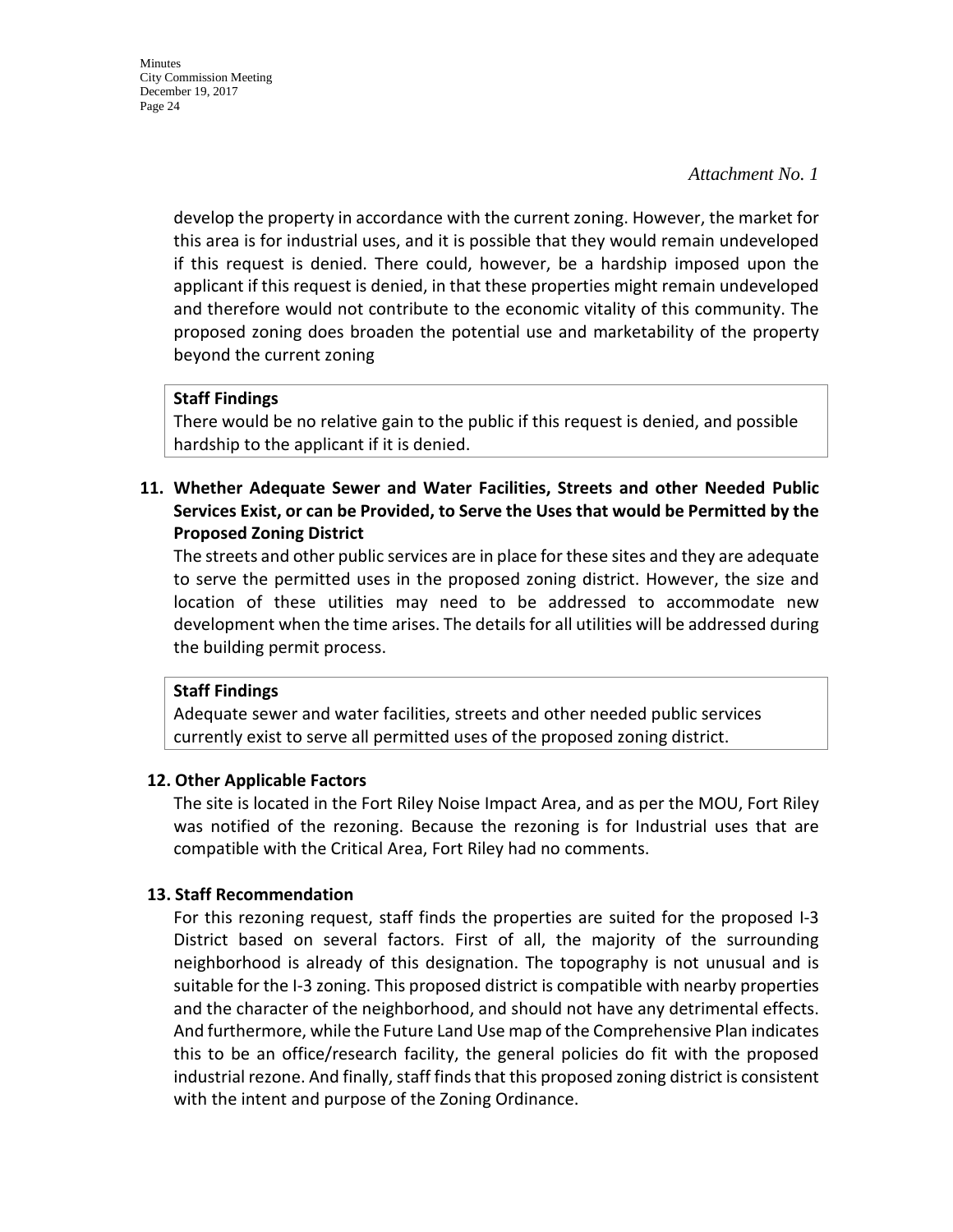*Attachment No. 1*

#### **Staff's Conclusion**

Based on the findings found in this Staff Report, City Administration recommends approval of the proposed rezoning of Lot 4, Manhattan Corporate Technology Park, Unit 2; Lot 10, Manhattan Corporate Technology Park, Unit 4; Lots 27 and 29, Manhattan Corporate Technology Park, Unit 3; from I-5/AO/MBPO, Business Park District with the Airport Overlay and the Manhattan Business Park Overlay to I-3/AO/MBPO, Light Industrial District with the Airport Overlay and the Manhattan Business Park Overlay.

# **ALTERNATIVES**

- 1. Recommend approval of the proposed rezoning of Lot 4, Manhattan Corporate Technology Park, Unit 2; Lot 10, Manhattan Corporate Technology Park, Unit 4; Lots 27 and 29, Manhattan Corporate Technology Park, Unit 3; from I-5/AO/MBPO, Business Park District with the Airport Overlay and the Manhattan Business Park Overlay to I-3/AO/MBPO, Light Industrial District with the Airport Overlay and the Manhattan Business Park Overlay, based upon the findings in the staff report. (If your approval is also based upon evidence presented at the hearing, or other evidence, that should be state as part of your vote.)
- 2. Recommend denial of the proposed rezoning, stating the specific reasons for denial based upon the factors set forth herein.
- 3. Table the proposed rezoning to a specific date, for specifically stated reasons.

# **POSSIBLE MOTION**

The Manhattan Urban Area Planning Board recommends approval of the proposed rezoning of Lot 4, Manhattan Corporate Technology Park, Unit 2; Lot 10, Manhattan Corporate Technology Park, Unit 4; Lots 27 and 29, Manhattan Corporate Technology Park, Unit 3; from I-5/AO/MBPO, Business Park District with the Airport Overlay and the Manhattan Business Park Overlay to I-3/AO/MBPO, Light Industrial District with the Airport Overlay and the Manhattan Business Park Overlay based on the findings in the Staff Report.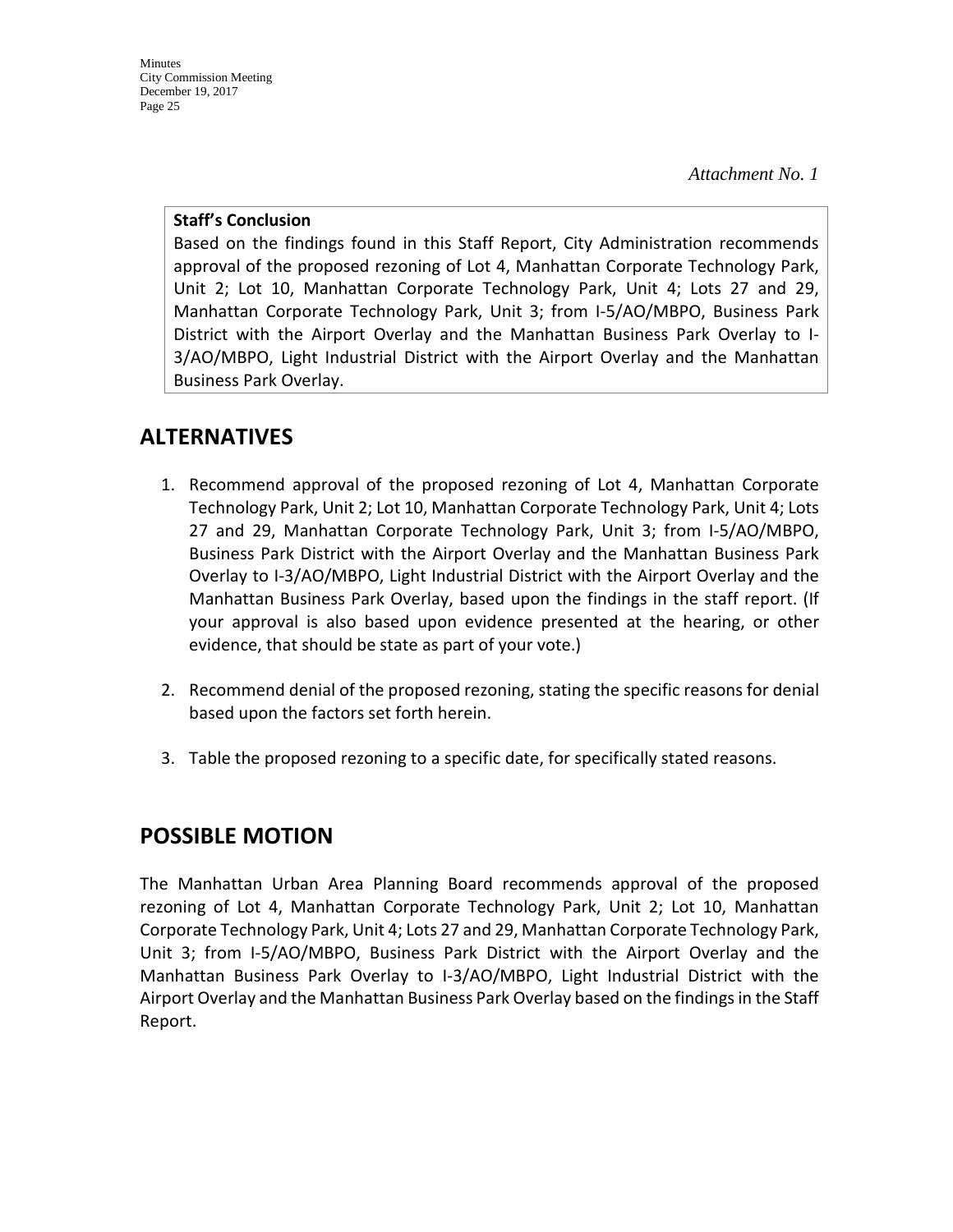**Prepared by:** Carol Davidson, CFM, CPM, Senior Planner of the Community Development Department **Date:** August 2, 2017

CD MUAPB\_Poyntz Sarber Addition\_Rezone.docx

Enclosures: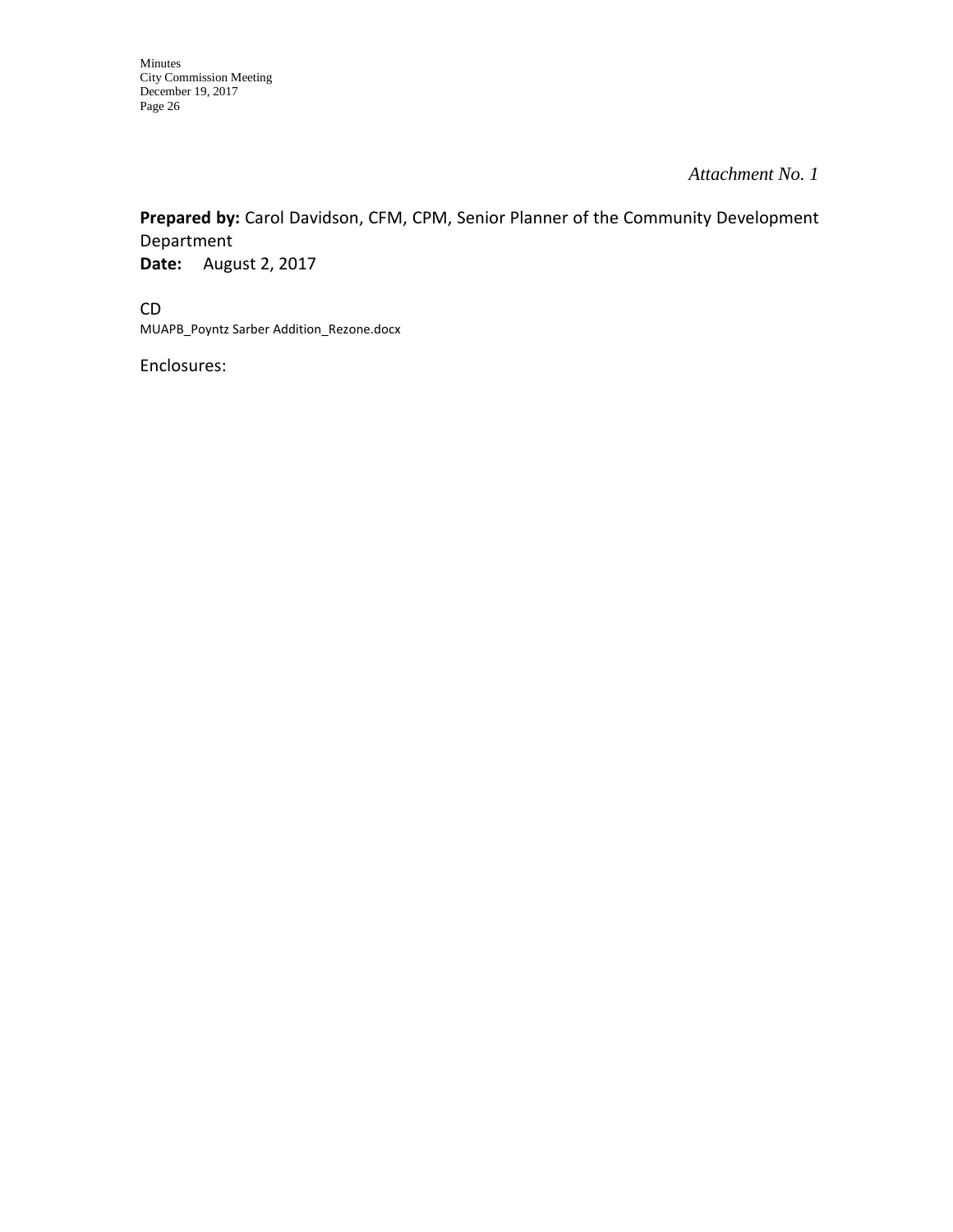# 2018 Social Services Advisory Board

| Organization                  | Requested | <b>SSAB Recommendation</b> |  |
|-------------------------------|-----------|----------------------------|--|
| <b>BBBS</b>                   | \$40,000  | \$37,585                   |  |
| <b>Boys &amp; Girls</b>       | 30,605    | 30,605                     |  |
| <b>Thrive! Manhattan</b>      | 14,000    | 14,000                     |  |
| <b>Crisis Center</b>          | 48,800    | 48,800                     |  |
| <b>Homecare &amp; Hospice</b> | 50,000    | 50,000                     |  |
| <b>Kansas Legal Services</b>  | 35,000    | 35,000                     |  |
| <b>KSU Child Dev</b>          | 50,000    | 43,432                     |  |
| <b>MESI</b>                   | 66,768    | 66,768                     |  |
| <b>Morning Star Inc.,</b>     |           |                            |  |
| <b>CRO</b>                    | 10,014    | 10,014                     |  |
| <b>Shepherd's Crossing</b>    | 50,000    | 48,632                     |  |
| <b>Sunflower CASA</b>         | 38,700    | 38,700                     |  |
| <b>UFM</b>                    |           |                            |  |
| <b>TOTALS</b>                 | \$433,887 | \$423,536                  |  |